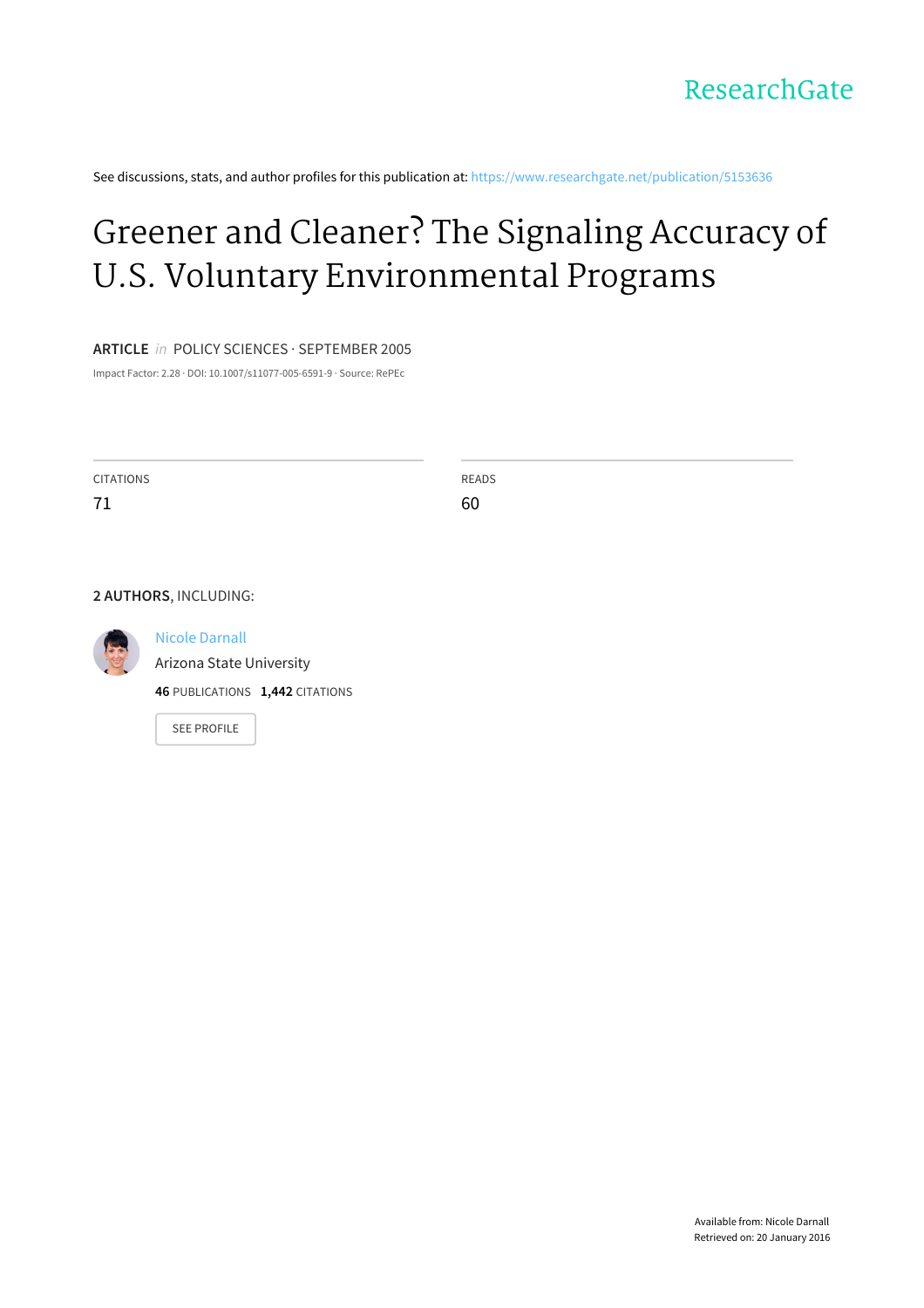# **Greener and cleaner? The signaling accuracy of U.S. voluntary environmental programs**

## NICOLE DARNALL<sup>1</sup> & JOANN CARMIN<sup>2</sup>

<sup>1</sup>*Department of Environmental Science & Policy, George Mason University, 4400 University Dr., MSN 5F2, Fairfax, VA 22030-4400; E-mail: ndarnall@gmu.edu* <sup>2</sup>*Department of Urban Studies and Planning, Massachusetts Institute of Technology, 77 Massachusetts*

*Avenue, 9-320, Cambridge, MA 02139; E-mail: jcarmin@mit.edu*

**Abstract.** Voluntary environmental programs (VEPs) have become a popular alternative to traditional regulation. However, little is known about whether these programs are sending accurate signals about the environmental practices of their participants. As a means for understanding signaling accuracy, this research investigates VEP design characteristics. The findings suggest that there are four distinct types of programs with varying degrees of rigor. Because information for differentiating among program types is limited, less rigorous VEPs can signal that their administrative, environmental performance and conformance requirements are comparable to programs with more robust designs. Further, the lack of monitoring and sanctions in less rigorous programs create opportunities for participants to free-ride and receive benefits without satisfying VEP requirements. Unless some means of distinguishing among program types is implemented, these issues can threaten the long term viability of VEPs as a tool for environmental protection, and the credibility of market mechanisms more broadly.

### **Introduction**

In recent years, traditional command and control approaches to environmental regulation have been criticized for being inefficient. In response, a variety of public policy instruments have been developed as supplements and potential alternatives to traditional regulatory approaches. One such instrument, the voluntary environmental program (VEP), is designed to provide participants with incentives to improve their environmental performance. By the late 1990s, estimates suggested that more than 13,000 companies were participating in VEPs (Mazurek, 2002), and this number has continued to grow. In return for their participation, companies receive a variety of benefits, including the ability to send a "signal" that they are proactive in their environmental management, therefore indicating that they are greener and cleaner than non-participants.

As regulators increasingly rely on voluntary programs, and as more businesses participate, it becomes essential to understand whether VEPs are leading to meaningful changes in environmental performance and whether the signals they send are accurate reflections of their participants' environmental behavior. Previous VEP research has examined the motivations for companies to participate in these programs (e.g., Videras and Alberini, 2000; Coglianese and Nash, 2001; Arora and Cason, 1995; Darnall et al., 2003), whether participants have improved their environmental performance (e.g., Arora and Cason, 1996; King and Lenox, 2000; Welch et al., 2000; Rivera, 2002; Khanna and Damon, 1999), and the involvement of external stakeholders in VEP design (e.g., Carmin et al., 2003). While several studies have evaluated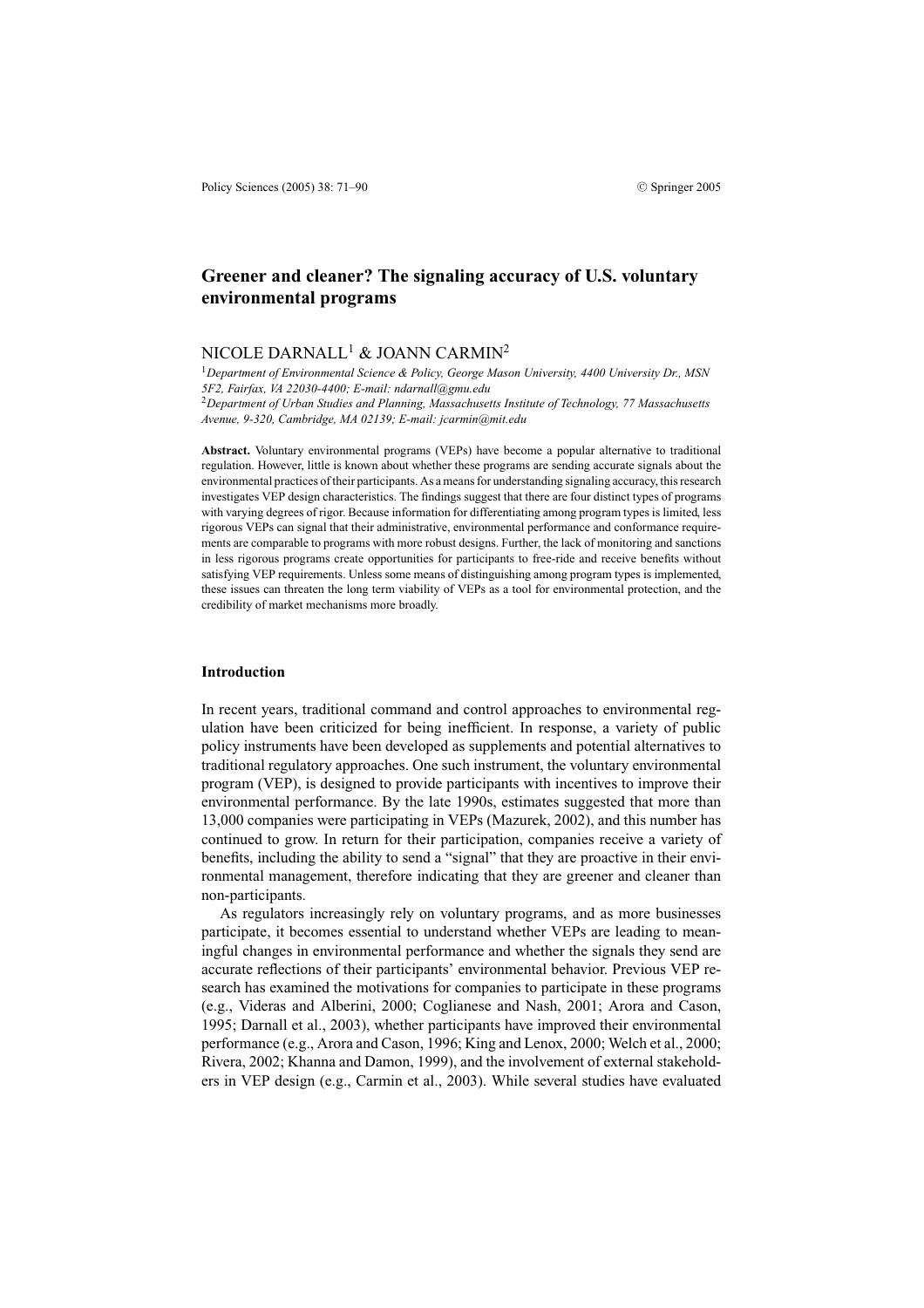program characteristics (Davies et al., 1996; Nash, 2000; Nash and Ehrenfeld, 1997; Mazurek, 2002), to date there has been no systematic attempt to ascertain the requirements of VEPs. Using data from a survey of program managers, this paper evaluates the design characteristics of VEPs operating in the United States (U.S.) and considers whether they are sending accurate signals of their participants' environmental performance.

#### **VEPs as tools for environmental improvement in the United States**

Voluntary approaches to environmental management have become increasingly popular in recent years in countries throughout the world. These approaches are defined as public voluntary schemes, negotiated agreements, and unilateral commitments made by polluters to improve environmental performance (Higley et al., 2001; OECD, 2003; Börkey and Glachant, 1997). Public voluntary schemes are developed by government regulators who define the conditions of participation, while unilateral commitments consist of programs designated by firms and their industry associations. By contrast, negotiated agreements are formal contracts between government authorities and industry, and are often developed with the expectation that regulators will not introduce more stringent regulation if firms meet pollution targets within a specified time (OECD, 1999). Although negotiated agreements (or covenants) are prevalent in Europe, they are far less common in the U.S. (Börkey et al., 1998).<sup>1</sup>

One type of voluntary approach, the VEP, has become the voluntary management tool of choice in the U.S., with the Environmental Protection Agency (EPA) leading the way in creating and implementing these programs. VEPs consist of programs, codes, agreements, or commitments that encourage private, public, or nonprofit organizations to voluntarily reduce their environmental impacts beyond the requirements established by environmental regulations (Carmin et al., 2003). Promoting the use of VEPs represents a significant shift in EPA's approach to environmental management. In its traditional role, EPA maintains primary responsibility for setting environmental standards and prescribing the ways in which the regulated community must achieve these standards. The agency also requires that regulators have access to inspect companies and their facilities to determine whether they are in compliance with regulations. In some instances EPA wields its regulatory "stick" by imposing penalties (including fines) when companies violate environmental regulations.

Despite the threat of enforcing regulation through penalties, EPA has struggled to satisfy its Congressional mandate of ensuring compliance. The difficulty is due, at least in part, to the limited funding allocated by Congress for regulatory inspections and audits (Davies et al., 1996) and to other reductions in EPA's budget at a time when its mandated responsibilities are increasing (Portney and Stavins, 2000). Both factors have limited EPA's ability to inspect a large number of regulated companies (Davies and Mazurek, 1998). At the same time, critics argue that the regulatory system is inefficient at achieving environmental improvements because efforts are fragmented across media-specific divisions (air, water, waste, toxic laws). Fragmentation of this sort is particularly problematic for many contemporary environmental problems, such as climate change and non-point source pollution, that cut across EPA's departments and span multiple media (Davies and Mazurek, 1998; Mazurek, 2002).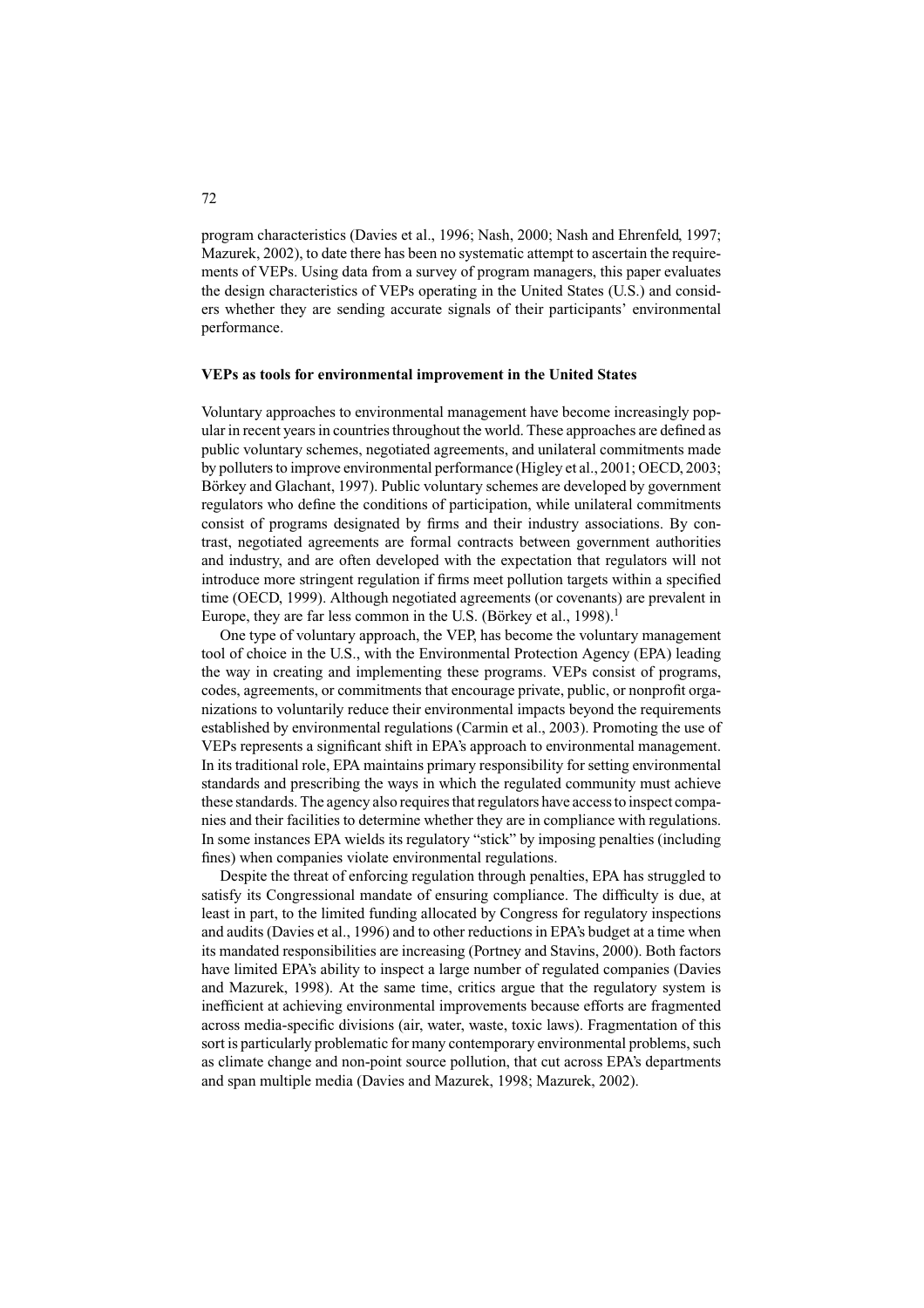To address these criticisms, EPA began to promote incentive- and informationbased instruments as a means for advancing environmental protection. With roots in the Pollution Prevention Control Act of 1990, the Clean Air Act Amendments of 1990, and the Emergency Planning and Community Right-to-Know Act, these approaches are designed to complement traditional regulation. Incentive-based programs include tradable permits and pollution taxes, while information-based programs include EPA's Toxic Release Inventory, which is a database containing information about U.S. facilities' toxic releases to the air, water, and land for more than 650 chemicals. VEPs incorporate aspects of incentive-based programs by providing benefits to participants in return for their commitment to program goals. They also offer information to external parties regarding the environmental performance of participants. Rather than relying exclusively on penalties and fines, EPA is using VEPs as "carrots" by either reducing the threat of penalties or rewarding companies that take steps to reduce their impact on the natural environment.

Though some studies have questioned the ability of VEPs to achieve meaningful environmental improvements (Davies et al., 1996; King and Lenox, 2000), EPA has a number of motivations for developing these programs. For instance, they are being used to investigate and promote innovative environmental policy ideas (Delmas and Terlaak, 2001) such as when regulators want to pilot test policy incentives that have not yet been implemented across the regulated community. Further, EPA is relying on VEPs when political resistance prevents the adoption of more powerful mandatory plans (Lyon, 2003). These programs may reduce political resistance to future regulatory mandates because participants have less incentive to oppose new legislation when they receive government support, such as technical assistance, to implement additional pollution management activities (Lyon, 2003). Finally, VEPs may enable government to allocate fewer resources towards monitoring companies that are ahead of the regulatory curve (Segerson and Miceli, 1998).

Industry groups also are creating VEPs. In some cases, such as the Sustainable Forestry Initiative and Responsible Care, industry sponsored VEPs are financed and implemented by trade associations. These programs address critical environmental issues that are common to all firms within their industries and seek to promote consistency among environmental practices (Nash, 2000). Trade association VEPs may also help to reduce public scrutiny of the participating industry and increase credibility for their environmental practices (King and Lenox, 2000). Other industry sponsored initiatives, such as the Business Charter for Sustainable Development, are developed by business associations that seek to address environmental concerns that are common across multiple business sectors. These cross-sector VEPs tend to be structured with more general requirements so that they are applicable to a variety of production and service companies. Some industry programs have advocated that since their VEPs may achieve or exceed environmental protection objectives, they should preempt future regulation (Maxwell and Decker, 1998; Maxwell et al., 2000), or in some cases, become a replacement for existing regulations (Welch et al., 2000).

Non-governmental organizations, other than industry trade associations, have developed a variety of VEPs such as ISO 14001, the natural step and the recycled paper coalition. There are three types of third-party sponsors: standard-setting bodies, advisory groups, and environmental advocacy organizations (Carmin et al., 2003).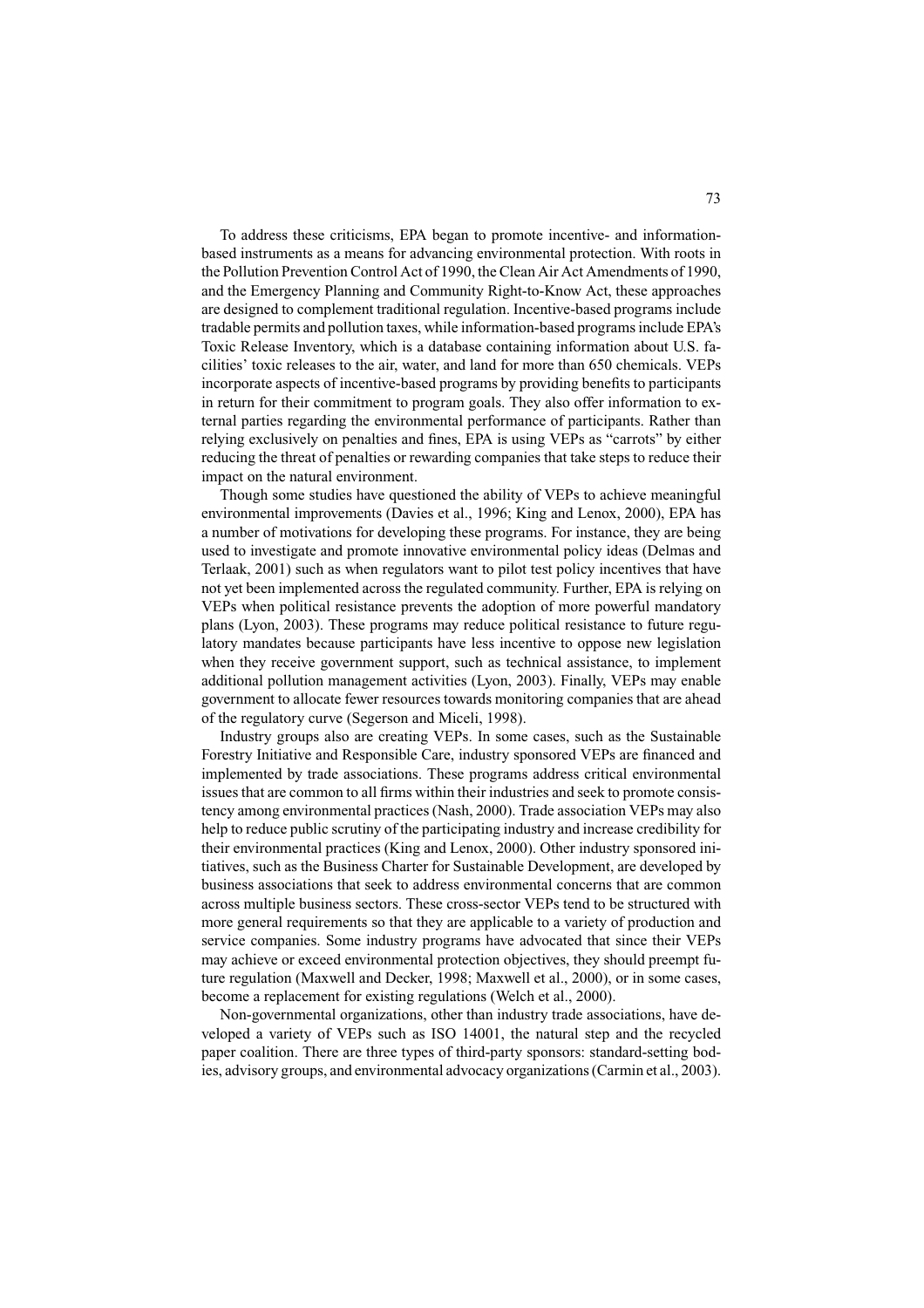Although prior research has recognized that non-governmental organizations sponsor their own programs (ten Brink, 2002) and that these groups also might participate in designing VEPs sponsored by government or industry (OECD, 1999, 2003), many existing taxonomies do not include third-party sponsored programs as part of their schema (e.g., Higley et al., 2001; Börkey and Glachant, 1997). While fewer in number, the increasingly important role of third-party sponsored programs within the business community suggests that this sponsorship category can no longer be ignored.

VEPs offer participants a variety of benefits. Government sponsored programs improve relations with regulators, increase access to government-funded technical assistance (Darnall et al., 2003), and in a few cases, offer waivers of environmental regulations and reduced regulatory oversight (Darnall et al., 2003). Government, industry and third-party VEPs alike, provide companies with positive publicity that helps to differentiate participants' products and services (Darnall et al., 2003). Such publicity makes it possible for some participants to increase consumer sales and charge premium prices (Rivera, 2002). Just as VEPs can assist companies that market their products directly to consumers, participation in these programs can also benefit companies that sell to corporate buyers (Darnall et al., 2001). For example, Ford Motor Company and General Motors have mandated that their suppliers become certified to ISO 14001, the global standard for environmental management systems. By certifying to ISO 14001, suppliers are able to maintain clients as well as increase access to a wide range of product buyers.

#### **VEPs as environmental signals**

The market benefits that companies receive from VEP participation are derived largely from the information that is generated and disseminated about their participation. This information comes in the form of a signal, in that VEP participation communicates to individual consumers, investors, corporate buyers and regulators that a company is acting to reduce its harm to the natural environment. The idea of market signals is not new. Product prices have long been regarded as signaling devices that provide information to consumers about a company's manufacturing costs and product quality. Higher priced products are often associated with more complex (and costly) production processes and higher quality production inputs (Akerlof, 1970). While price is not always a valid signal, it is one form of information that is readily available to consumers. Product guarantees and warranties also send signals about product quality, as does a corporation's reputation, often in the form of branding (Barney and Ouchi, 1986). Similar to prices and branding, environmental signals can provide information to external parties about a firm's otherwise ambiguous environmental activities and policies, thus reducing information asymmetries.

Information asymmetries occur when information about a firm and its performance are unavailable to external parties. When information asymmetries are present, product prices, which are a function of production costs, efficiency and product quality, are pooled within common markets (Akerlof, 1970). In such cases, prices are no longer accurate market signals and instead reflect *average* costs, efficiencies, and qualities of all enterprises operating within the common pool market (Akerlof, 1970). Because purchasers cannot make rational buying decisions, market failures arise (Alchian and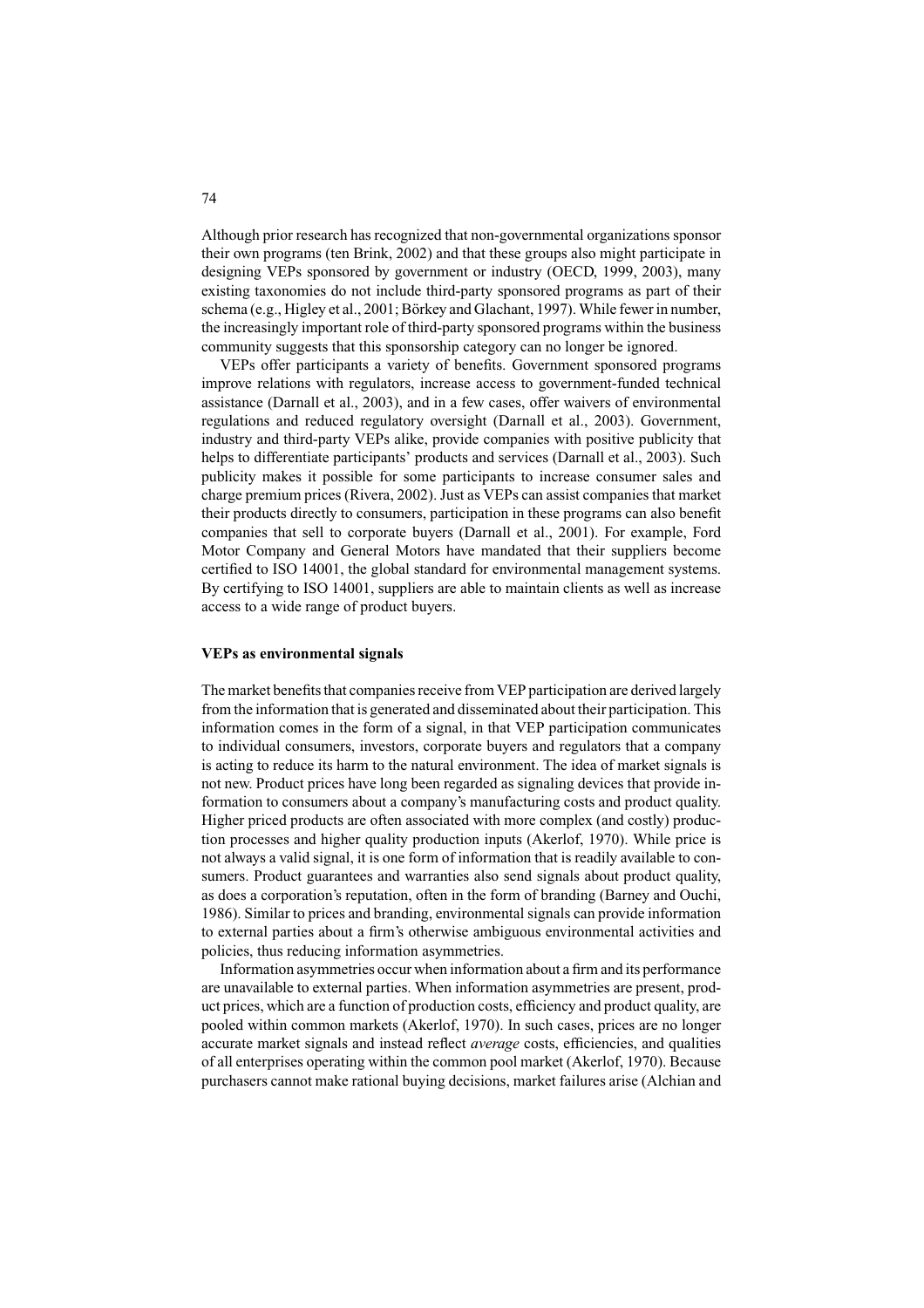Demsetz, 1972). Similarly, in the absence of accurate information, environmentally proactive companies are unable to differentiate themselves from other firms. In these situations, the environmental performance of companies is "pooled" together. Because there is no readily available means to determine which firms are cleaner than others, market actors, regulators and other external stakeholders who want to identify proactive firms may find it difficult to do so.

To remedy environmental information asymmetries, some companies are relying on VEPs to inform consumers, investors, corporate buyers and regulators about their environmental activities. By participating in VEPs, companies may develop an environmentally conscious reputation that invites patronage from consumers and generates opportunities for business with other organizations that value these principles. Such a reputation can be a powerful tool in shaping the judgments of purchasers, regulators and the public (Kreps, 1990). Over time, a green reputation may become associated with a company's brand name. These factors may also influence consumers' purchasing decisions. Further, a company's environmental signals may affect its shareholder value (Barney and Ouchi, 1986; Khanna et al., 1998; Konar and Cohen, 1997).

While market actors, regulators and other stakeholders are using VEPs as a means for assessing latent environmental management behaviors, participation in a VEP does not guarantee that a company is environmentally proactive. In some instances, VEPs have weak program designs. For instance, some do not require monitoring (King and Lenox, 2000; Davies et al., 1996; Arora and Cason, 1996), while others do not specify environmental performance standards. The lack of monitoring and performance standards creates opportunities for free-riding among participants. Weak program designs such as these enable participants to send a "green signal" and to receive benefits without changing their environmental behavior or meeting program goals.

For VEP participation to be an accurate and informative signal, individual consumers, investors, corporate buyers and regulators alike must be able to trust that member companies are proactively managing their environmental impacts. Drawing on the concept of market failure, instances where VEPs send inaccurate signals can be regarded as "VEP failure." Failures of this sort can occur at two different levels. The first type of VEP failure is at the level of the individual program and arises when a weak VEP structure allows participants to reap program benefits without satisfying program requirements. In such instances, participants are able to free-ride and inaccurately signal that they are managing their environmental impacts to a greater extent than non-participants. The second type of VEP failure occurs across all programs. These failures arise when publicly available information about the requirements of different VEPs is lacking and external parties cannot differentiate between programs. All programs are therefore regarded as equivalent. Both types of failures threaten the long term credibility of VEPs as a tool for environmental protection and as market mechanisms.

As the variety and number of VEPs grows, and as markets and other stakeholders increasingly rely on these programs as a means for gauging environmental performance, it is essential to understand their signaling accuracy. Additionally, as more and more resources are dedicated to VEP development and implementation, it is imperative to understand their characteristics, their contributions to environmental protection,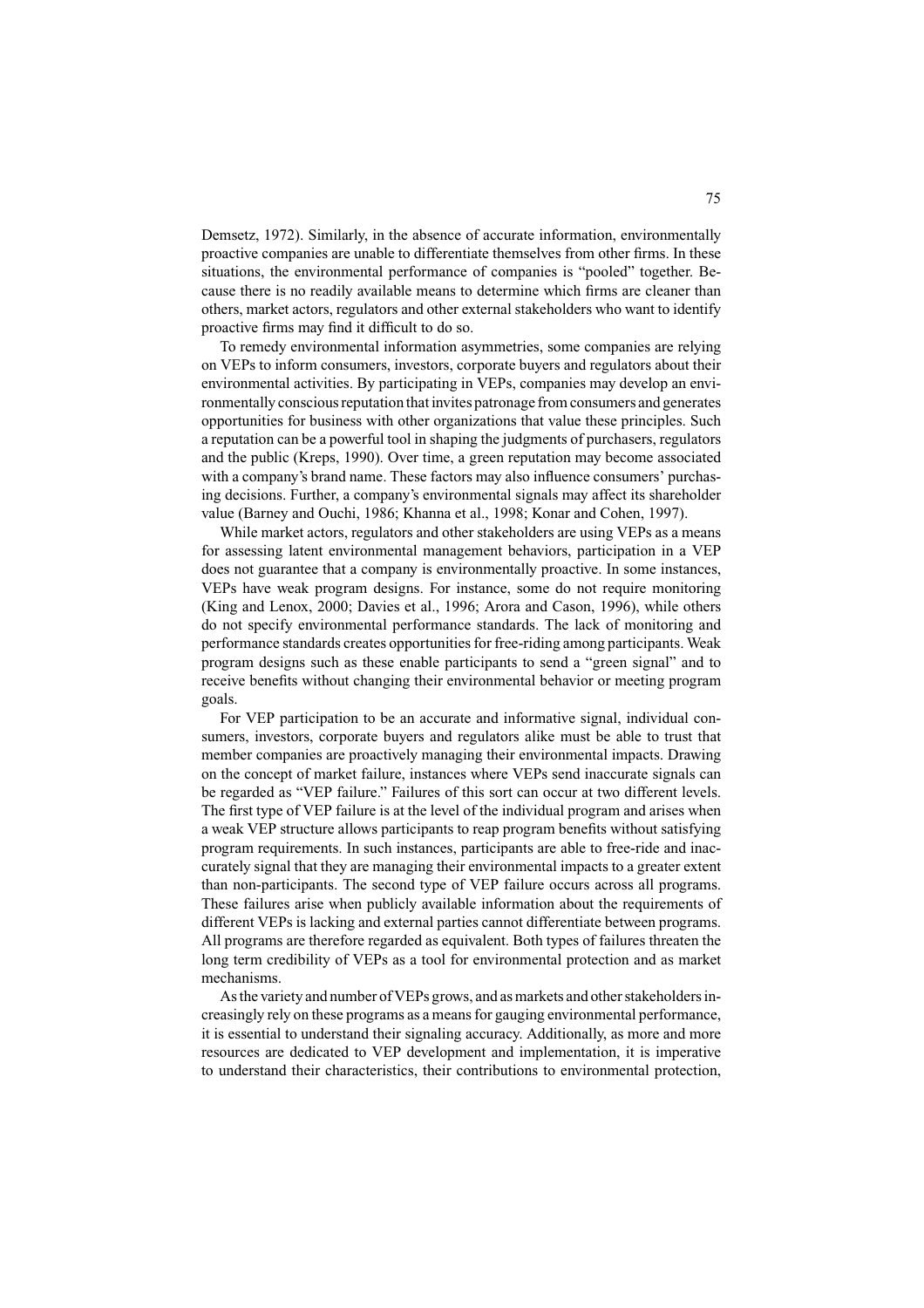and whether VEPs accurately signal information about participants' environmental performance. There are two critical program design and signaling issues that warrant investigation. First, it is pertinent to ascertain whether government, industry and independent third-parties design their VEPs differently, because prior research at the international level has indicated that sponsorship has an important role in how VEPs are designed (Higley et al., 2001; OECD, 1999, 2003; Börkey and Glachant, 1997). Second, it is important to assess the extent that VEPs are sending accurate signals about their program requirements and the environmental performance of their participants. While these two points may seem distinct, sponsorship and signaling are interrelated. If significant variation in program requirements exists among VEP sponsors, then any evaluation of signaling accuracy must control for VEP sponsorship. However, if variations are not present, the signaling accuracy of VEPs can be evaluated in the aggregate.

#### **Sample and research methods**

To assess variations in program requirements by VEP sponsor, we conducted an on-line survey of VEP program managers. We identified VEPs by searching the Internet using key words and by reviewing government reports, trade publications, and scholarly literature. Our search resulted in the identification of more than 200 domestic programs or foreign initiatives that operated in the U.S. as of or prior to 2002. As previously noted, we defined a VEP as any program, code, agreement or commitment that encourages companies to voluntarily reduce their environmental impacts *beyond* that required by the environmental regulatory system (Carmin et al., 2003). Our operational definition included programs that encouraged participants to reduce nonregulated impacts, as well as programs that encouraged participants to reduce their regulated pollutants beyond mandated regulatory thresholds. We restricted our study to programs that met our operational definition of a VEP, that were administered regionally or nationally (as opposed to local or state-level programs), and that targeted companies or facilities as participants.

A total of 98 VEPs met our definition and were therefore retained in the study. The managers of these programs were contacted by e-mail and asked to complete our Internet-based survey. In the few instances where programs were discontinued, we contacted a manager of the original program. Prior to its dissemination, the survey was pilot tested by managers of state-level VEPs and then modified based on their suggestions. The revised survey contained 29 close-ended questions and one openended question. The relevant close-ended questions asked about different features that VEPs required of their participants and elicited discrete responses of either "Yes" or "No".

Program managers were assured that their individual responses would be kept confidential and used only in aggregated empirical analyses. We sent non-respondents up to four e-mail messages at two-week intervals. A total of 61 program managers (58%) responded to the survey (see Appendix). From the onset of this study, we believed that non-respondents would consist of program managers administering VEPs with weaker designs. We further believed that program managers would want to describe their VEPs as being more rigorous than they actually were. While the results indicate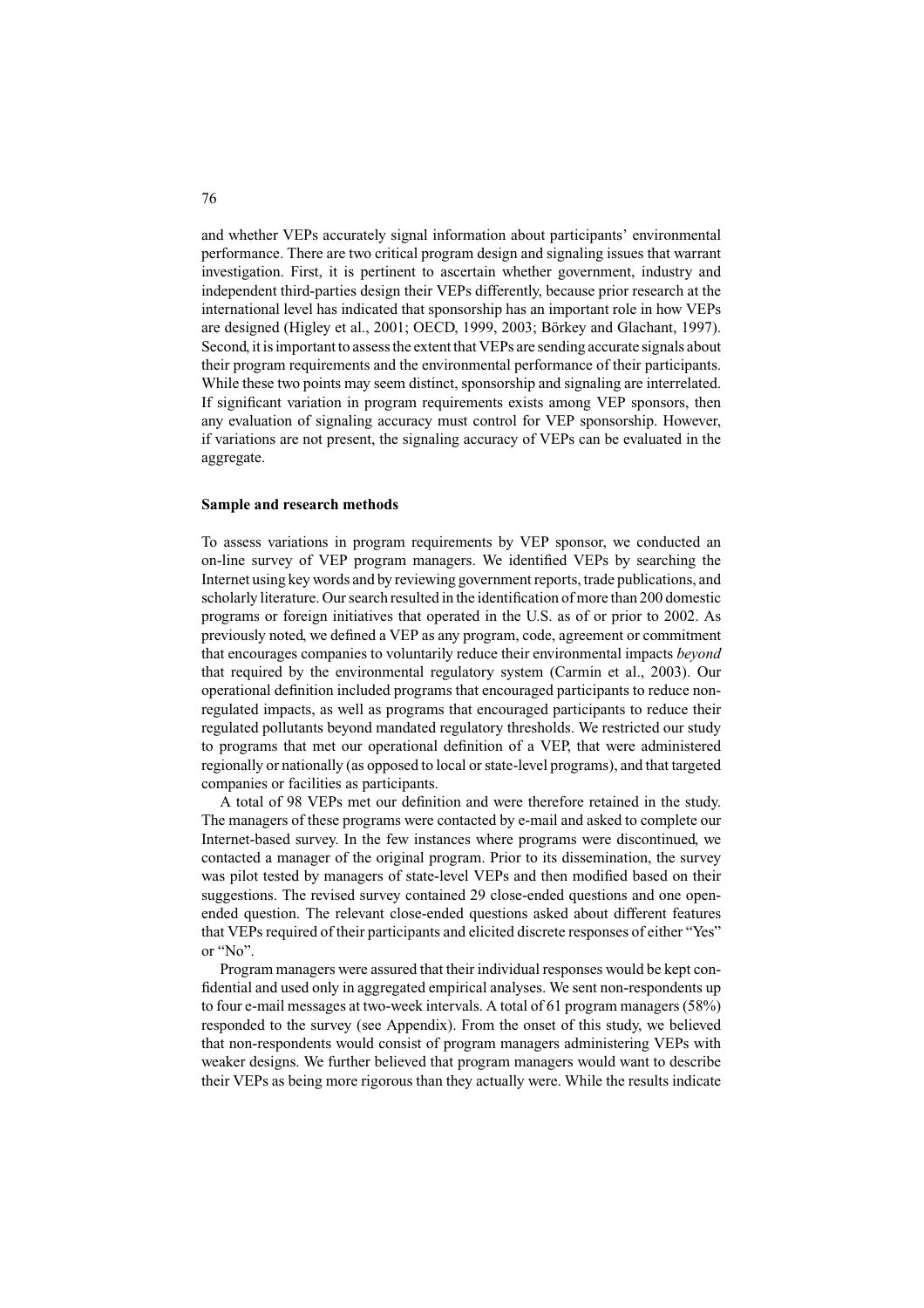that the program managers were not reluctant to discuss the negative attributes of their VEPs, these programs may still have more rigorous requirements than those administered by program managers who elected not to participate in this study.

Most prior studies have examined an individual VEP and used specific measures of program rigor (e.g., reductions in toxic release inventory pollution or greenhouse gas emissions). However, these measures were not applicable to our cross-sectional investigation of VEPs. As a means for comparing multiple types of programs, our investigation focused on the types of requirements that were most likely to send accurate signals about the environmental performance of VEP participants. The survey examined three general categories of *environmental requirements*, each of which was designed to improve environmental performance through pollution reductions. The first category of environmental requirement was value and goal statements. Such statements require that participants express a basic level of commitment to environmental protection. Second, we considered whether a VEP required that its participants create environmental plans or targets. The final type of environmental requirement was management systems, including life cycle analysis and environmental management systems. Management systems encourage pollution prevention as well as continuous reductions in environmental impacts (Hart, 1995).

While there is little doubt that environmental requirements are important in assessing the accuracy of a program's environmental signal, environmental requirements need to be supported by administrative and conformance requirements to ensure that environmental goals are met and achieved over time. *Administrative requirements* establish communication between programs and their participants and give program managers some degree of control in managing their VEPs. They also help to identify which companies are subscribing to VEP goals. As such, we considered whether VEP sponsors required participants to submit various forms of written agreements, such as memoranda of understanding and membership pledges.

Creating environmental targets may increase the probability that VEP participants will improve their performance, however, it is not guaranteed. Therefore, the final set of VEP requirements we examined was *conformance requirements*. Conformance in voluntary settings is determined through monitoring and sanctions. Monitoring and sanctions work together to prevent participants from behaving opportunistically (King and Lenox, 2000; Davies et al., 1996), because even rigorous monitoring requirements without sanctions may leave opportunities for participants to receive program benefits without conforming to VEP requirements. Monitoring of VEP participants involves one of four different types of regimes: no monitoring, self monitoring (that sometimes requires participants to submit a progress report to program sponsors), sponsor monitoring, and independent third-party monitoring. Sanctions are the actions taken when participants fail to implement VEP provisions or achieve program goals. We considered whether programs either imposed notices of non-conformance, required plans for non-conforming firms to achieve VEP goals, insisted on evidence of actions bringing non-conforming firms within program guidelines, or removed non-conforming companies from the VEP.<sup>2</sup>

In assessing differences in program characteristics by program sponsor, we defined VEP *sponsors* as the entities that developed, administered, and financed the program. Programs were assigned to one of three sponsorship categories – government,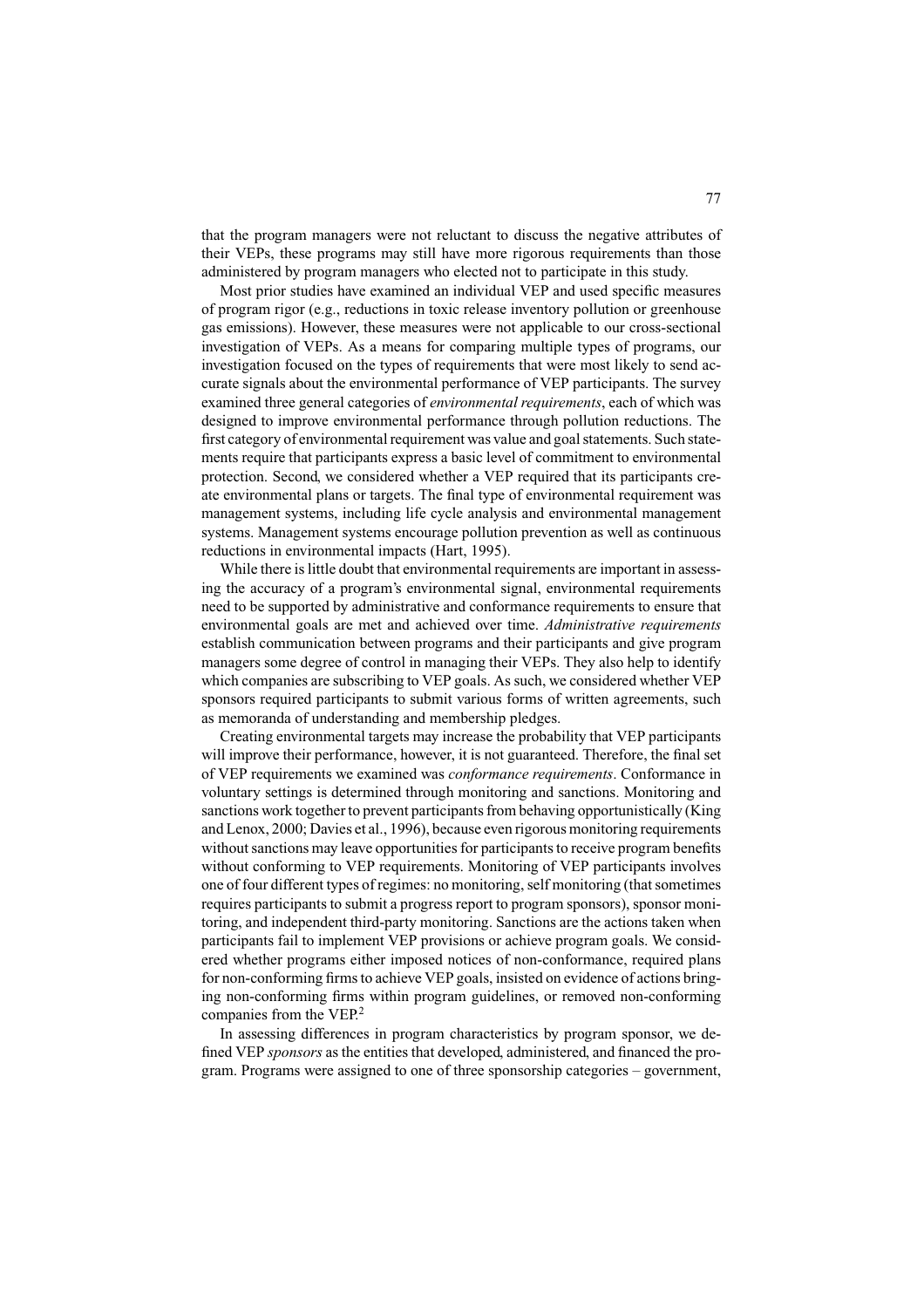industry, or third-party – by having two researchers review each VEP homepage to identify the organization(s) that financed, developed and administered the program.<sup>3</sup> In the absence of such information, we identified the server hosting the website or a VEP contact person to determine the organization responsible for a program's design and operation. For situations where a new organization was created to develop and implement a VEP, we identified the original advocates. Finally, we relied on secondary reports to determine sponsorship for programs that were discontinued or had inactive websites. We analyzed the survey data with descriptive statistics and then used an omnibus Fisher's exact test (two-tailed) to assess responses among VEP sponsorship categories.<sup>4</sup> Fisher's exact is a nonparametric equivalent of the Chi-square test and determines statistical differences between two or more categorical variables. This test was selected over a Chi-square test because of our small sample.

To assess signaling accuracy, we analyzed program design elements to determine whether the VEPs in our study had similar environmental performance, administrative, and conformance standards. We first evaluated patterns in program characteristics and then aggregated similar elements into dichotomous variables. For instance, we created a single dichotomous variable for pollution prevention if a program required participants to either create pollution prevention, waste reduction, or recycling/reuse targets. We then sorted programs based on the presence or absence of each of these design elements to assess whether VEP requirements were similar and whether they accurately reflected the environmental performance of all program participants.

#### **Findings on VEP requirements**

Of the 61 VEPs studied, 42 programs were sponsored by government agencies, nine by industry associations, and 10 by third-parties. EPA sponsored most of the government VEPs (79%). In a few instances, VEPs were sponsored either by other governmental or intergovernmental agencies including the Department of Energy, The United Nations, and The U.S. Agency for International Development, or by regional governments. A total of 30 of the government sponsored programs (71%) targeted one or more specific industries with nine of these programs representing government-industry partnerships within the design for the environment program. The other 12 government VEPs targeted participants across multiple sectors.

Of the nine industry programs, industry associations sponsored seven (78%), all of which targeted specific sectors ranging from automobiles and textiles to hotels, drycleaners, and paint manufacturers. The other two programs were sponsored by coalitions with ties to industry. Finally, third-parties sponsored 10 VEPs. Among these programs, environmental advisory groups, comprised of non-governmental organizations and business representatives, sponsored six VEPs, whereas environmental advocacy organizations and standard setting bodies sponsored four programs.

While VEPs are designed to promote environmental performance *beyond* that required by the regulatory system, only one-quarter of the programs studied  $(25%)$  used regulatory compliance as a screening device for participation. Similarly, only about one-third of the programs (31%) required companies to demonstrate their compliance with environmental regulations while participating in the VEP. These results suggest that the majority of VEPs do not have provisions for ascertaining whether participants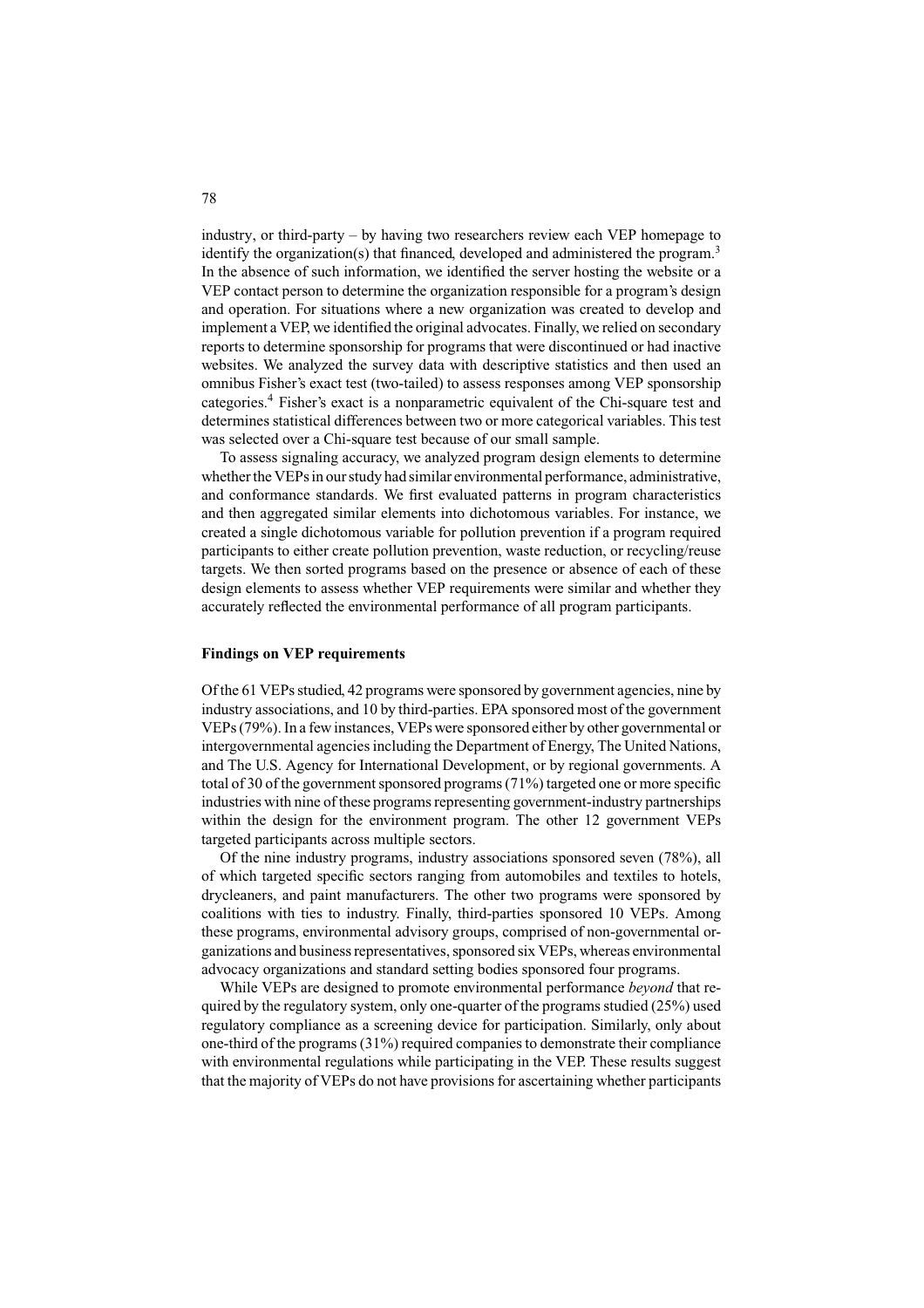are meeting minimum regulatory compliance thresholds prior to electing to become involved in the program. While many VEPs are designed with the primary goal of encouraging participants to reduce their environmental impacts beyond that required by law, it appears that most programs, regardless of their sponsor, do not require compliance as a precondition for participation.

#### *Environmental performance requirements*

Environmental performance requirements are intended to increase the potential for VEP participants to reduce their environmental impacts beyond that required by law. Such requirements include insisting that participants develop statements of environmental goals, create environmental targets, and implement management systems. All VEPs in this study had some form of environmental performance requirement. As shown in Table 1, one-fifth of the programs (20%) required that their participants prepare a basic statement describing their views about the natural environment, and less than one-half of the programs (46%) required that participants prepare basic statements of their environmental goals.

Though statements are an important means for demonstrating a general commitment to environmental protection, they typically do not provide clear targets for pollution reduction or prevention. The results showed that less than two-thirds of the programs (60%) had a requirement that participants create their own environmental targets or that they adhere to standards set by the VEP. About one-third of the programs (30%) expected participants to establish waste reduction or recycling targets. Fewer VEPs required participants to reduce non-regulated environmental impacts such as energy consumption (21%) and water consumption (16%). More VEPs therefore emphasize the reduction of regulated industrial pollution rather than nonregulated impacts, perhaps because non-regulated impacts are not as central a concern to EPA (Davies and Mazurek, 1998), and therefore are not a priority for many program sponsors.

Less than one-half of the programs (40%) required that participants adopt one or more integrated approaches to pollution management. Specifically, 31% of the VEPs had some form of management system requirement, about one-quarter (28%) required that participants implement an environmental management system and four programs (7%) required that participants implement life-cycle analysis procedures. Three of the four programs requiring life-cycle analysis also required that participants implement an environmental management system.

#### *Administrative requirements*

With respect to VEP administrative requirements, less than two-thirds of program sponsors (60%) required that participants develop one or more types of written agreements such as letters of intent, memoranda of understanding and cooperative agreements. As a result, in 40% of the programs, VEP administrators do not have an explicit statement from participants that details their commitment to the program. Of the VEPs that relied on administrative requirements, 14 (23% of the total number of VEPs) required that participants sign either a formalized memorandum of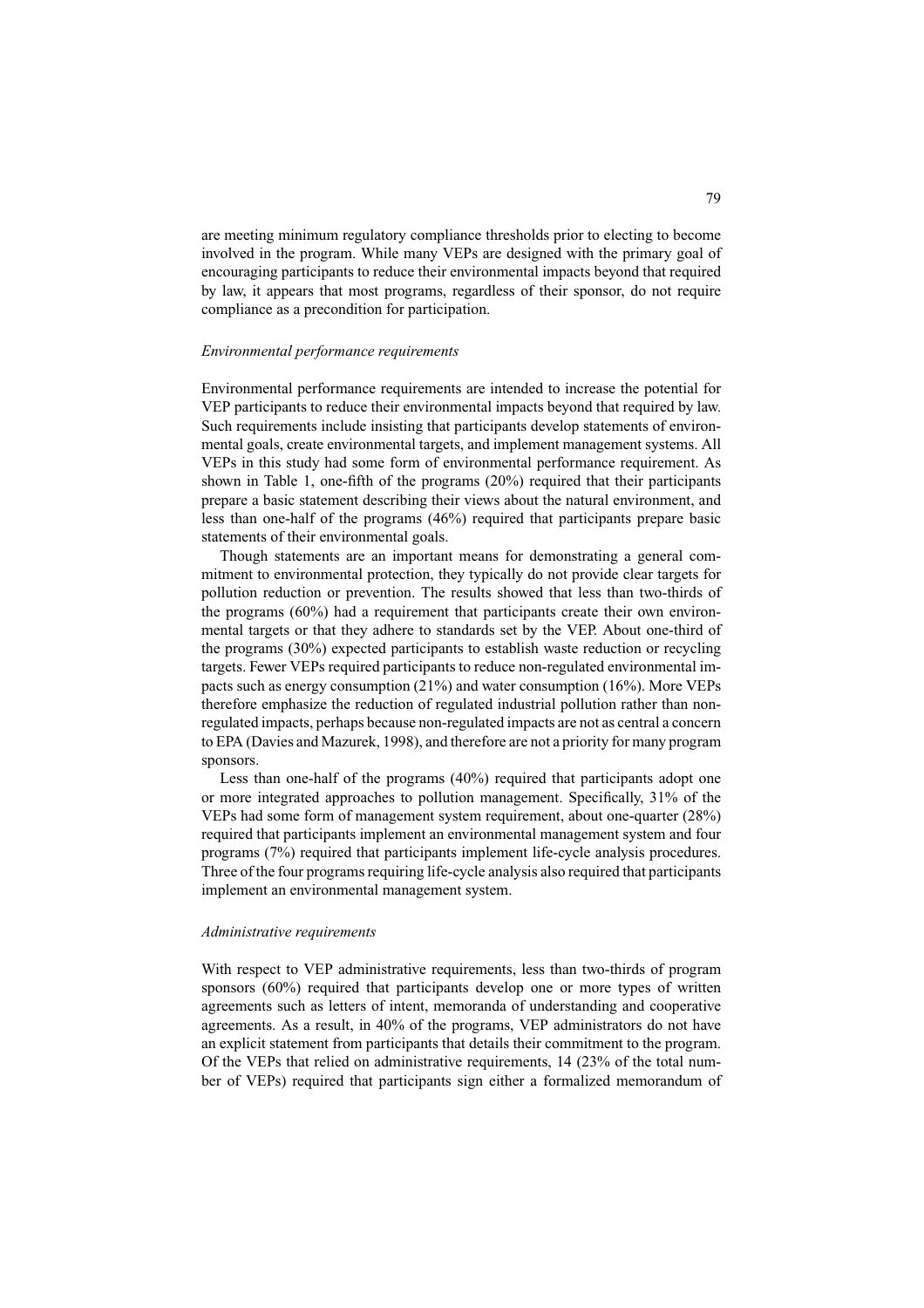*Table 1.* VEP environmental, administrative, and conformance requirements

|                                                         | VEP Sponsor                                     |        |        |         |
|---------------------------------------------------------|-------------------------------------------------|--------|--------|---------|
| Type of requirement                                     | Government Industry Third-party Total<br>$(\%)$ | $(\%)$ | $(\%)$ | $(\%)$  |
| Environmental requirements                              |                                                 |        |        |         |
| Statement of environmental values or Goals ( $n = 61$ ) |                                                 |        |        |         |
| No statement of environmental values or goals           | 23 (55)                                         | 4 (44) | 6(60)  | 33 (54) |
| Statement of environmental values or goals required     | 19(45)                                          | 5(56)  | 4(40)  | 28 (46) |
| Prepare statement of views about natural<br>environment | 6(14)                                           | 4 (44) | 2(20)  | 12(20)  |
| Prepare statement of environmental goals                | 19(45)                                          | 5(56)  | 4(40)  | 28 (46) |
| Create environmental targets ( $n = 60$ )               |                                                 |        |        |         |
| No environmental targets requirement                    | 17(42)                                          | 3(33)  | 4(40)  | 24 (40) |
| Environmental targets required                          | 24 (58)                                         | 6(67)  | 6(60)  | 36 (60) |
| For pollution prevention                                | 18 (44)                                         | 6(67)  | 4(40)  | 28 (47) |
| For waste reduction                                     | 11 (26)                                         | 4 (44) | 3(30)  | 18(30)  |
| For recycling/reuse                                     | 11(26)                                          | 4(44)  | 3(30)  | 18(30)  |
| For minimizing energy consumption                       | 8 (19)                                          | 3(33)  | 2(20)  | 13 (21) |
| For minimizing water consumption                        | 5(12)                                           | 3(33)  | 2(20)  | 10(16)  |
| Management system $(n = 58)$                            |                                                 |        |        |         |
| No management system requirement                        | 32 (80)                                         | 4 (44) | 4(44)  | 40 (69) |
| Management system required                              | 8(20)                                           | 5(56)  | 5(56)  | 18(31)  |
| Implement environmental management system               | 8 (19)                                          | 4 (44) | 5(50)  | 17(28)  |
| Conduct product life-cycle analysis                     | 1(3)                                            | 2(22)  | 1(11)  | 4(7)    |
| Administrative requirements                             |                                                 |        |        |         |
| Written agreements ( $n = 60$ )                         |                                                 |        |        |         |
| No written agreement requirement                        | 16(38)                                          | 3(37)  | 5(50)  | 24 (40) |
| Written agreement required                              | 26 (62)                                         | 5(63)  | 5(50)  | 36 (60) |
| Formalized memorandum or cooperative agreement 11 (26)  |                                                 | 0(0)   | 4(40)  | 14(23)  |
| Letter of intent                                        | 10(24)                                          | 5(56)  | 0(0)   | 15(25)  |
| Other signed agreement                                  | 5(12)                                           | 1(13)  | 1(10)  | 7(12)   |
| Conformance requirements                                |                                                 |        |        |         |
| Monitoring $(n = 61)$                                   |                                                 |        |        |         |
| No monitoring requirement                               | 13(32)                                          | 3(30)  | 3(33)  | 19(32)  |
| Monitoring required                                     | 28 (68)                                         | 6(67)  | 7(70)  | 41 (68) |
| Participants self-monitor, no written report            | 25(60)                                          | 6(67)  | 5(50)  | 34 (56) |
| Participants submit self-reports to VEP sponsor         | 28 (68)                                         | 6(67)  | 7(70)  | 41 (68) |
| VEP administrator monitors                              | 11 (26)                                         | 3(33)  | 3(30)  | 17(28)  |
| Independent third-party monitors                        | 7(17)                                           | 1(11)  | 1(10)  | 9(15)   |
| Sanctions for VEPs with reporting or external           |                                                 |        |        |         |
| monitoring ( $n = 60$ )                                 |                                                 |        |        |         |
| No of sanctions imposed                                 | 23 (56)                                         | 5(56)  | 6(60)  | 34 (57) |
| Sanctions imposed                                       | 18 (44)                                         | 4 (44) | 4(40)  | 26 (43) |
| Administrators give formal notice of                    | 11(27)                                          | 2(22)  | 3(30)  | 16(27)  |
| non-conformity                                          |                                                 |        |        |         |
| Participants submit plans to achieve conformity         | 5(12)                                           | 2(22)  | 2(20)  | 9(15)   |
| Participants provide evidence of conformity             | 5(12)                                           | 0(0)   | 2(20)  | 7(12)   |
| Participants are expelled                               | 12(29)                                          | 2(22)  | 3(30)  | 17(28)  |

<sup>∗</sup>There were no statistical differences among program sponsors by VEP requirement at *p* < 0.05.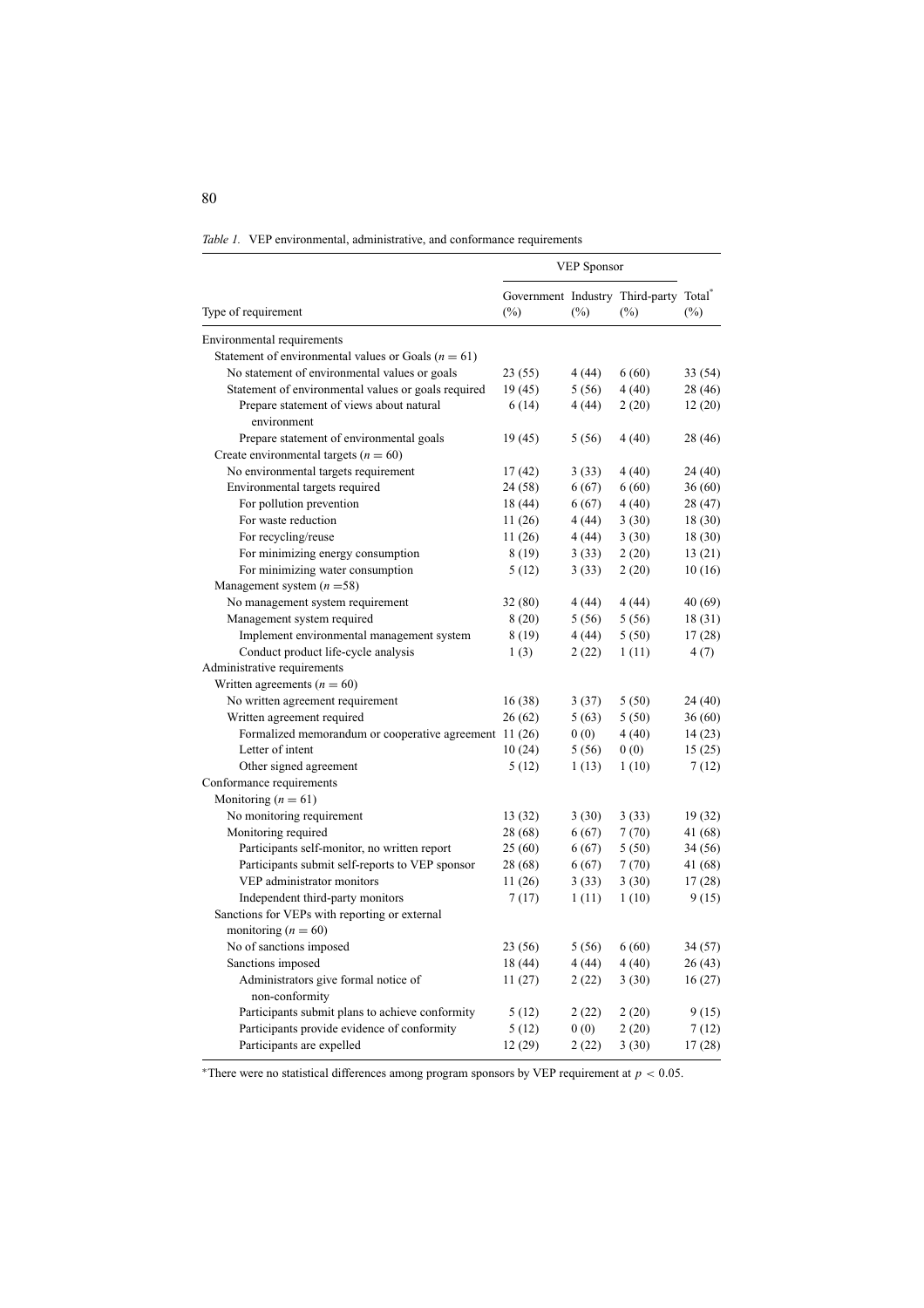understanding or a cooperative agreement, 15 (25% of the total number of VEPs) had companies write a letter of participation intent, and seven (12% of the total number of VEPs) had participants sign some other form of written agreement.

#### *Conformance requirements*

Monitoring and sanctions were the two types of conformance requirements examined in this study. About two-thirds of the programs (68%) required some form of monitoring. Most programs required self-monitoring (56%), and about two-thirds of VEPs (68%) required participants to submit progress reports, therefore indicating that self-monitoring was at least implicitly required. To a lesser extent, VEP administrators took an active role in monitoring their participants' conformance (28%), and still fewer required that independent third-parties monitor participants' performance in the program (15%). In two instances, VEP managers reported that their programs utilized multiple types of monitoring, such as requiring both self-monitoring and monitoring by VEP administration. These patterns suggest that VEPs did not emphasize external monitoring of VEP participants, either by VEP sponsors or by independent third parties, and instead relied more on self-monitoring procedures.

To ensure conformance to VEP goals, and to reduce participant free-riding, monitoring must be coupled with sanctions. Over one-half of the VEPs (57%) imposed no sanctions when participants failed to adhere to program specifications. Programs that sanctioned non-conformance relied on a range of actions with varying degrees of severity. The most common action (seen in 27% of the VEPs) was for VEP administrators to send participants a notice that they were not conforming to program guidelines. A somewhat more rigorous sanction requires that non-conforming participants submit a plan detailing how they will meet VEP goals and obligations (seen in 15% of the VEPs). A total of seven VEPs (12%) required that participants provide evidence that they had brought their company into alignment with program specifications after a deviation had been detected. The most severe type of sanction is the removal of non-conforming participants from the VEP. About one-quarter of VEP managers (28%) reported they expelled companies that failed to satisfy program requirements.

## *Typology of VEP requirements*

After evaluating empirically each of the VEP requirements, we found that there was no variation among program sponsors and therefore we were able to aggregate the VEP requirements in order to develop a typology of programs. We identified four key design features that could be used to assess similarities and differences in performance and conformance requirements across the population of VEPs: internal commitments, self-reporting, external monitoring, and sanctions of any kind. Internal commitments included goal statements, value statements, signed agreements, and targets created by either the VEP or the participant, as well as any form of EMS. In each instance, participants must commit to improving the environment. Self-reporting was represented by the requirement that a participant submit environmental progress reports to VEP sponsors on a regular basis. External monitoring consisted of either VEP administrators or independent third-parties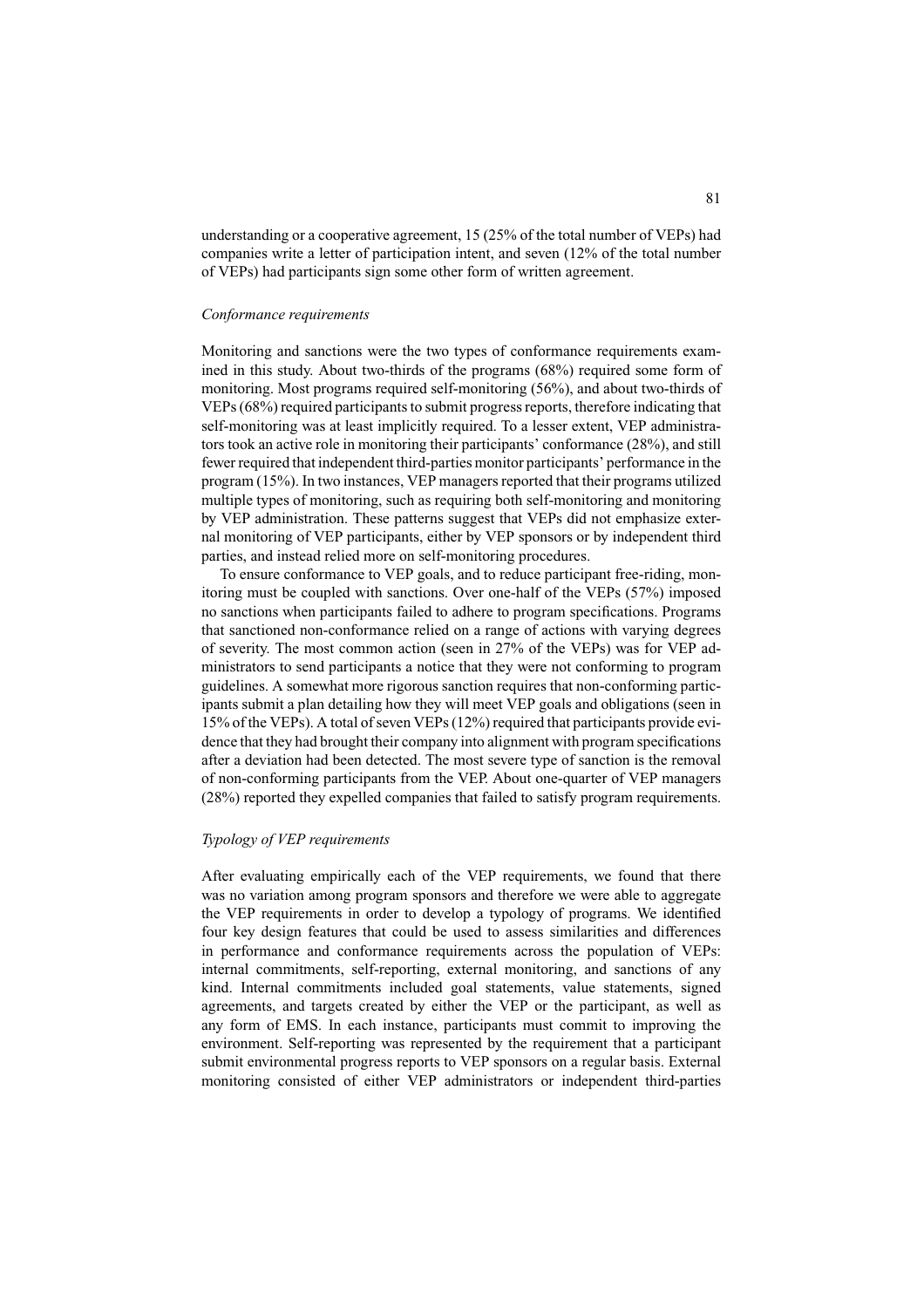monitoring participants' environmental performance in the program. The final criterion we considered was any form of sanction.

We classified the VEPs in our study into different groups based on similar combinations of these design features. This inductive process revealed that the sample contained four distinct types of programs, forming a typology of VEPs. Some programs contained all four design features, whereas others contained none. Based on the questionnaire responses, 90% of the programs had characteristics that conformed to one of the four program types. For the remaining 10% of the programs, we searched each VEP's web page, reviewed its program requirements and goals and then assigned it to the category that best reflected its key characteristics. Consistent with the finding of homogeneity among program sponsorship with respect to VEP design features, the three types of sponsors were represented in similar proportions across each category in the typology. Table 2 summarizes the characteristics for each category in the VEP typology.

The first type of VEP, Information, Assistance and Awareness, consisted of programs that provided either technical assistance or education to ensure that participants were familiar with environmental regulations and emerging industry practices. The 11 programs (18%) in this category did not require any agreements, statements or performance requirements (see Table 3). Environmental Pledges, the second type of program in the VEP typology, required that participants make an internal commitment to enhance their environmental performance as demonstrated through a goal or value statement, a signed agreement, or the creation of performance targets. A total of six programs (10%) belonged to this category.

The third type of VEP we identified, Voluntary Reporting Programs, required that participants submit a self-initiated report of their progress to VEP administrators. Of the programs in this category, about one-third (34%) also required some form of internal commitment. Ten of these programs (16% of the total number of VEPs in the study) did not incorporate any sanctions while 11 (18% of the total number of VEPs) elected to sanction non-conforming participants. Of the sanctions that were imposed by voluntary reporting programs, most program managers said that they insisted that non-conformers be removed from the VEP.

|                                       | Performance criteria    |                   |                        |                                  |
|---------------------------------------|-------------------------|-------------------|------------------------|----------------------------------|
| Program types                         | Internal<br>commitments | Self<br>reporting | External<br>monitoring | Sanctions for<br>non-conformance |
| Information, assistance and awareness | -                       |                   |                        |                                  |
| Environmental pledge                  | X                       |                   |                        |                                  |
| Voluntary reporting                   |                         |                   |                        |                                  |
| Without sanctions                     | X                       | X                 |                        |                                  |
| With sanctions                        | X                       | X                 |                        | X                                |
| Performance monitoring                |                         |                   |                        |                                  |
| Without sanctions                     | X                       |                   | X                      |                                  |
| With sanctions                        | X                       |                   | X                      | X                                |

#### *Table 2.* Typology of VEP requirements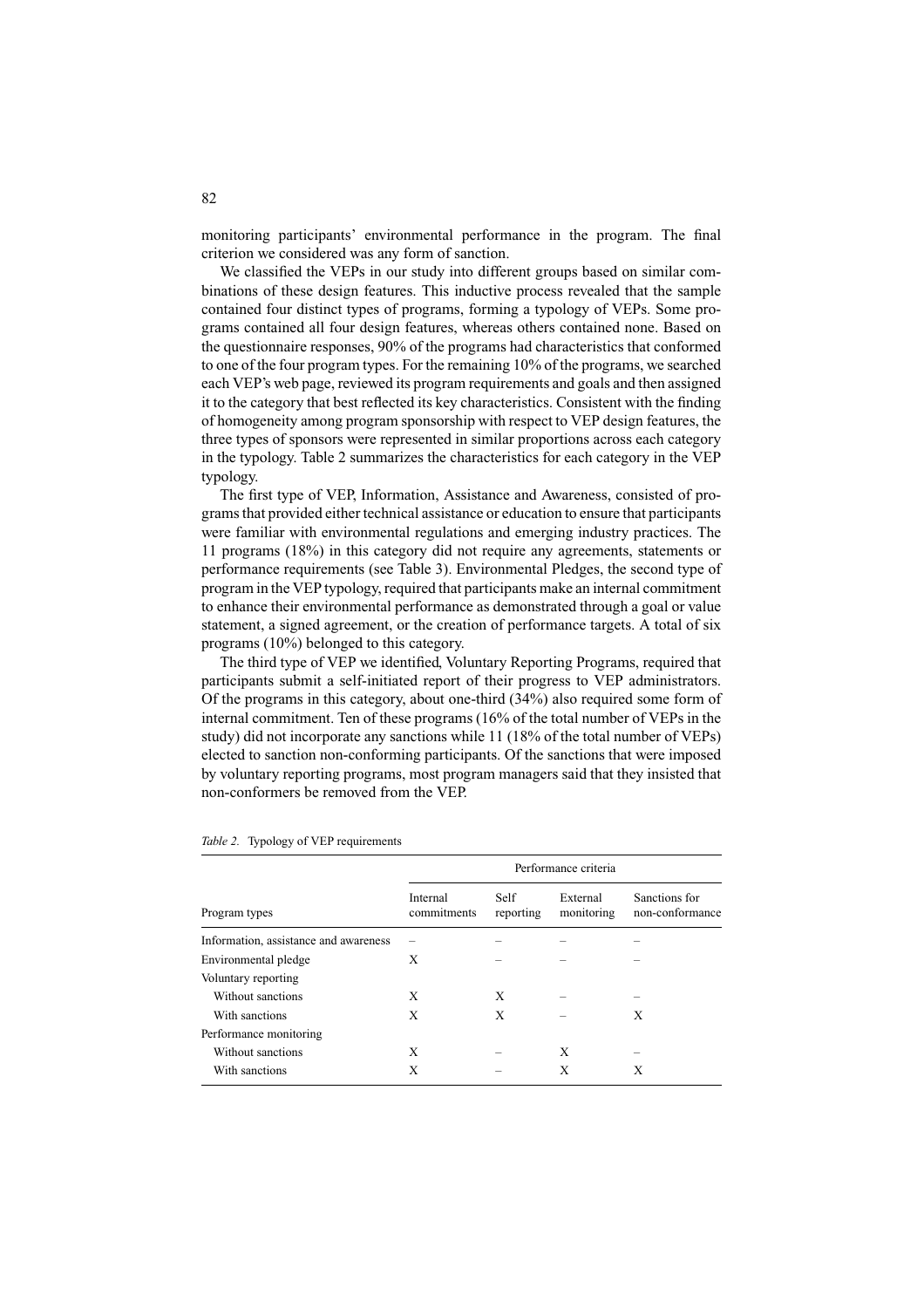|                 |                                      |                                                              | VEP Sponsor <sup>a</sup> |                        |                                                                                                                                          |
|-----------------|--------------------------------------|--------------------------------------------------------------|--------------------------|------------------------|------------------------------------------------------------------------------------------------------------------------------------------|
| Signal accuracy | Program category                     | Government $(n = 42)$                                        | Industry $(n = 9)$       | Third-party $(n = 10)$ | Total $(n = 61)$                                                                                                                         |
| Less accurate   | nformation, assistance and awareness |                                                              |                          | (10%)                  | 1 (18%)                                                                                                                                  |
|                 | invironmental pledge                 | 8 (19%)<br>5 (12%)                                           | 2 (22%)<br>0 (0%)        | (10%)                  |                                                                                                                                          |
|                 | <b>Joluntary</b> reporting           | 14(33%)                                                      |                          | (40%)                  |                                                                                                                                          |
|                 | Without sanctions                    |                                                              | 3 (33%)<br>2 (22%)       | (20%)                  |                                                                                                                                          |
|                 | With sanctions                       | $\frac{6 (14\%)}{8 (19\%)}$<br>$\frac{15 (35\%)}{15 (35\%)}$ | $(11\%)$                 | 2(20%)                 |                                                                                                                                          |
|                 | erformance monitoring                |                                                              | $+(44%)$                 | (40%)                  |                                                                                                                                          |
|                 | Without sanctions                    | 5(14%)                                                       | $(11\%)$                 | (20%)                  |                                                                                                                                          |
|                 | With sanctions                       | $(21\%)$                                                     | (33%)                    | (20%)                  | $\begin{array}{l} 5\ (10\%) \\ 21\ (34\%) \\ 10\ (16\%) \\ 11\ (18\%) \\ 11\ (18\%) \\ 23\ (38\%) \\ 9\ (15\%) \\ 9\ (15\%) \end{array}$ |
| More accurate   | With sanctions including removal     | (14%)                                                        | (22%)                    | (10%)                  | (15%)                                                                                                                                    |
|                 |                                      |                                                              |                          |                        |                                                                                                                                          |

| 5                                        |
|------------------------------------------|
| ֡֡֡֡֡֡֡<br><b>ת היווייה ה</b><br>ì<br>l, |
| ior<br>$\frac{1}{\zeta}$                 |
| ł                                        |

<sup>a</sup>There were no statistical differences among program sponsors. aThere were no statistical differences among program sponsors.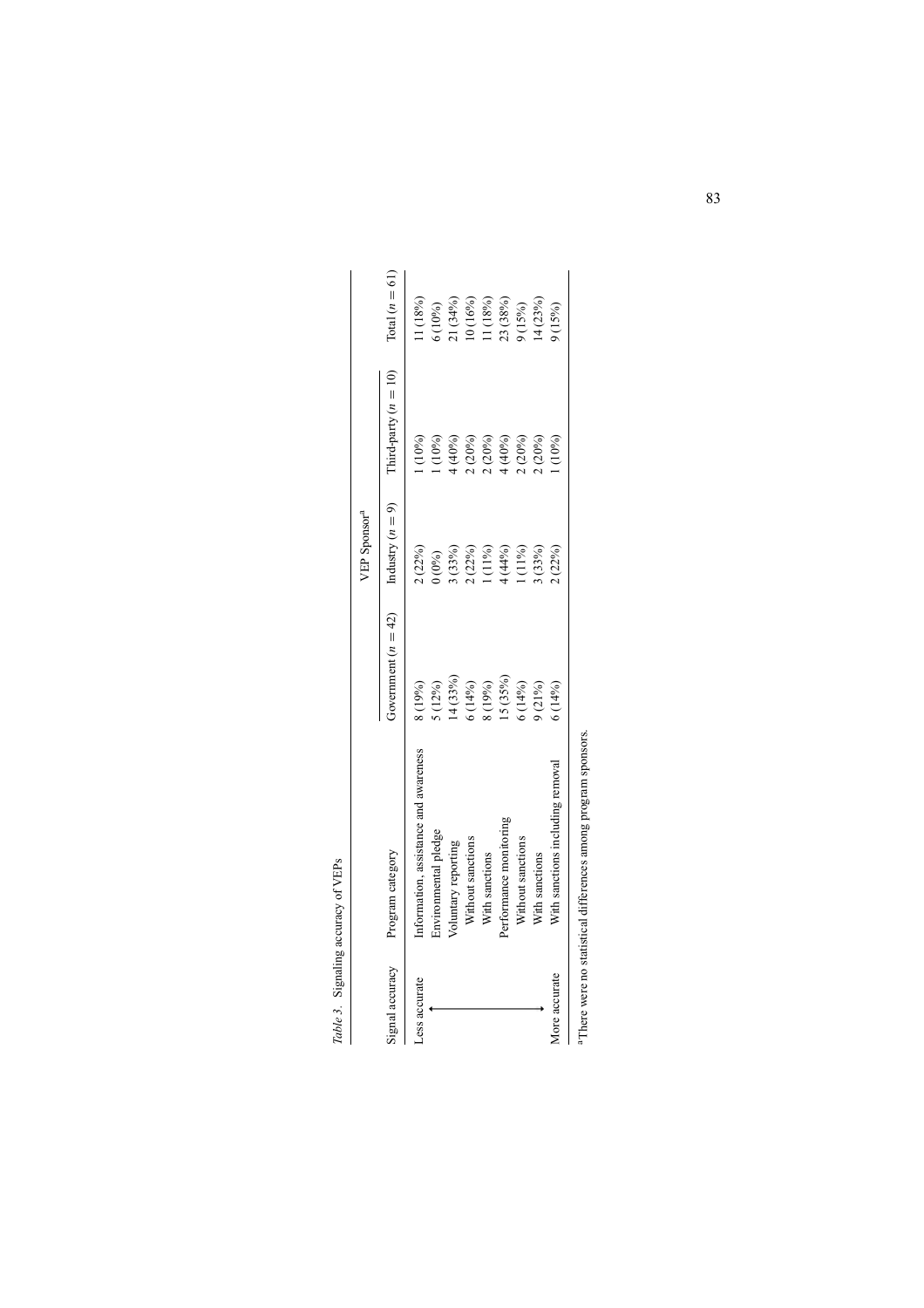Performance monitoring programs were the fourth type of program identified. The common characteristic of all 23 programs in this category was that they required external monitoring by VEP sponsors or independent third-parties. Nine programs (15% of the total number of VEPs in the study) did not impose sanctions for nonconformance. By contrast, 14 programs (23% of the total number of VEPs in the study) imposed sanctions and were the most rigorously designed programs in the typology of VEP requirements.

As indicated in Table 3, of the four types of VEPs in the typology, Information, Assistance and Awareness Programs have the weakest program design and are most likely to create inaccurate signals about participants' environmental behaviors. Because they focus on education and technical assistance, changes in companies' environmental performance are not required. Similarly, environmental pledge programs send less accurate signals. While these programs may lead to environmental performance changes, no mechanisms exist to determine whether such improvements occur. Voluntary reporting programs are likely to be highly variable in their signaling accuracy because they rely on self-reporting rather than external monitoring. While self-reporting may pressure participants to achieve VEP goals, it does not actually ensure that the goals are met. Further, while some voluntary reporting programs sanction non-conforming participants, such actions have little merit since these VEPs are relying only on self-reports of environmental performance. By contrast, the external monitoring associated with performance monitoring programs is likely to yield the greatest degree of signaling accuracy since monitoring is done either by VEP sponsors or by independent third parties. However, even within this subset of programs there may be variation in signaling accuracy. Performance monitoring programs that impose sanctions on non-conforming participants send more reliable environmental signals than those taking no action against non-conforming participants. Finally, performance monitoring programs that expel noncompliant participants will likely have the most reliable signals since participant free-riding is not tolerated.

#### **Discussion and conclusions**

The results of this research suggest that while some differences existed among individual components of VEPs, there were no statistically significant differences among program sponsors. These findings extend prior research (e.g., Higley et al., 2001; OECD, 1999, 2003; Börkey and Glachant, 1997) by indicating that unilateral commitments by polluters (industry sponsored VEPs) and public voluntary programs (government sponsored VEPs) have almost equivalent program designs as they relate to environmental, administrative and conformance requirements. The results further enhance our knowledge of VEPs by demonstrating that industry and government sponsors develop VEPs that have features that are similar to those created by independent third parties. Since there are no statistically significant differences in program design features by sponsor, the empirical results of this study suggest that sponsorship may have little influence on a VEP's environmental, administrative, and conformance requirements. Previously developed taxonomies based on program sponsorship therefore are not an effective means for evaluating the signaling accuracy of U.S. VEPs.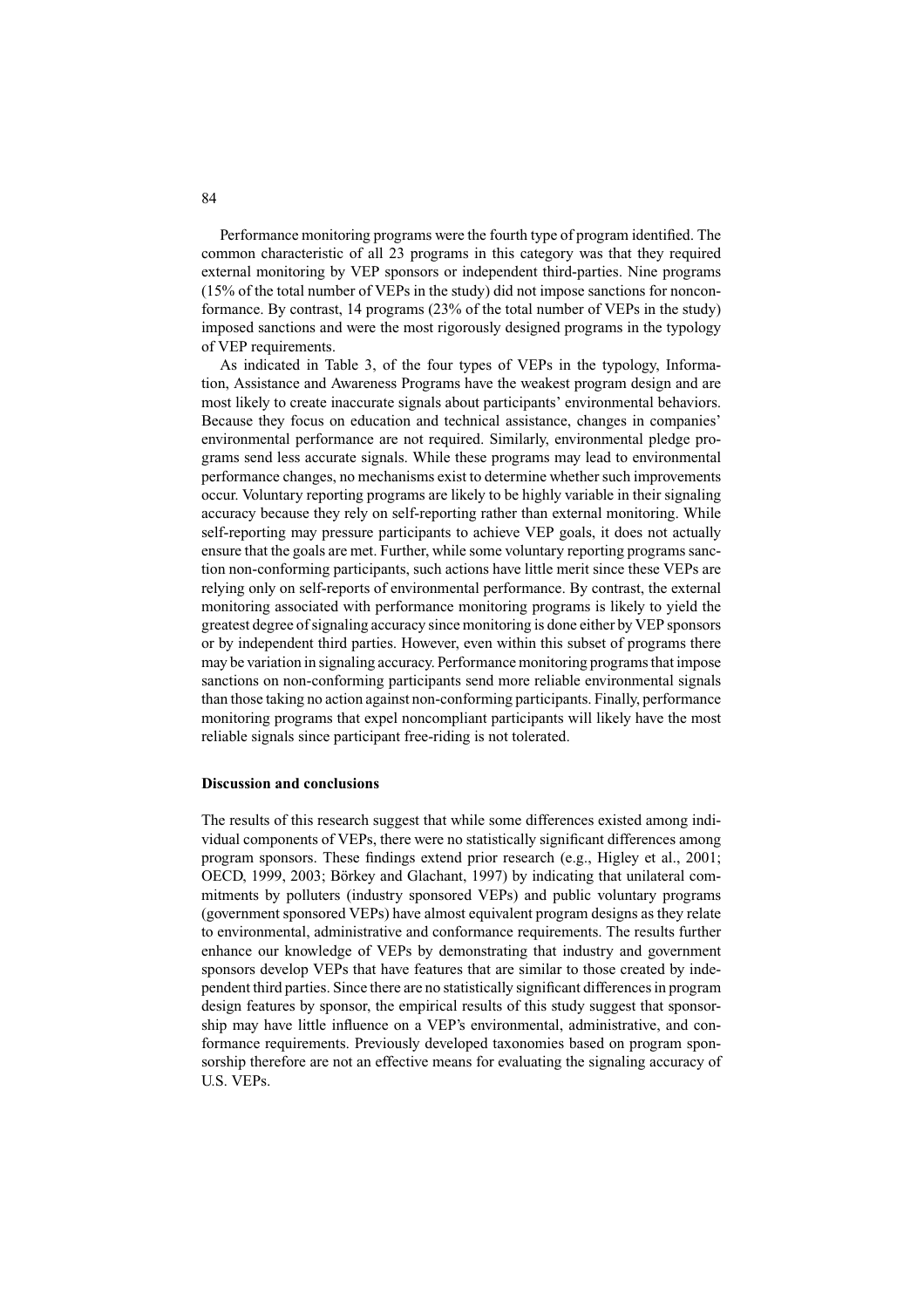At present, VEPs are signaling collectively that their participants are engaged in environmentally proactive behavior. However, the absence of information about the design features and rigor of many of these programs makes it difficult to determine whether VEPs are sending accurate environmental signals. In a pooled environment such as this, participants' environmental signals would be accurate if VEPs had similar performance and conformance requirements. This research illustrates that VEPs are not similar. In fact, there are four distinct categories of programs – Information, Assistance and Awareness Programs, Environmental Pledge Programs, Voluntary Reporting Programs, and Performance Monitoring Programs – each with different standards and requirements. The variations in program characteristics indicate that some VEPs are more likely than others to promote improvements in environmental performance. Performance Monitoring Programs have both environmental performance requirements and a means for ensuring that participants conform to program goals and standards. Because programs in this category reflect the type of expectations that external stakeholders generally associate with VEPs, Performance Monitoring Programs are presently sending the most accurate environmental signal. While the three other types of VEPs are designed to improve the environment, they do not have the same robust standards as Performance Monitoring Programs, and participants are not required to engage in environmental behaviors that we typically associate with VEPs.

In the absence of complete information about how program designs vary, and about whether participants are required to achieve program goals, VEPs are unable to send accurate environmental signals. This situation may cause VEP failures, both within an individual program and across all programs. At the level of the individual program, VEPs that are designed with no external oversight create opportunities for participants to free-ride. As a result, participants are able to accrue benefits from program administrators and from markets without satisfying VEP requirements. Across all programs, the lack of information, and subsequent inability to differentiate among VEPs, may cause external parties to assume that they achieve similar environmental outcomes. In these situations, weak programs, such as Environmental Pledges, are overvalued while those with more robust designs are undervalued. Incomplete information also affects VEPs within each of the four categories in the VEP typology. For example, some Performance Monitoring Programs may be regarded as being more rigorous when in fact they are comparable only to other VEPs within the same program type.

To address the problem of free-riding within individual programs, participants need to be separated in some way. That is, companies that intend to fulfill program requirements must be differentiated from participants that are just beginning to consider their impact on the natural environmental or that are seeking participation in programs with more lenient standards. Imposing monitoring and sanctions is one way to create this separation, in that firms intending to free-ride would be discouraged from participating in a VEP or removed for their nonconformance. Advocating for stronger monitoring and sanctions across programs suggests that all VEPs should resemble Performance Monitoring Programs. However, recommending that all VEPs have the same design requirements neglects the potential contributions made by less rigorous VEPs, such as those that encourage companies to begin thinking proactively about their impacts on the natural environment.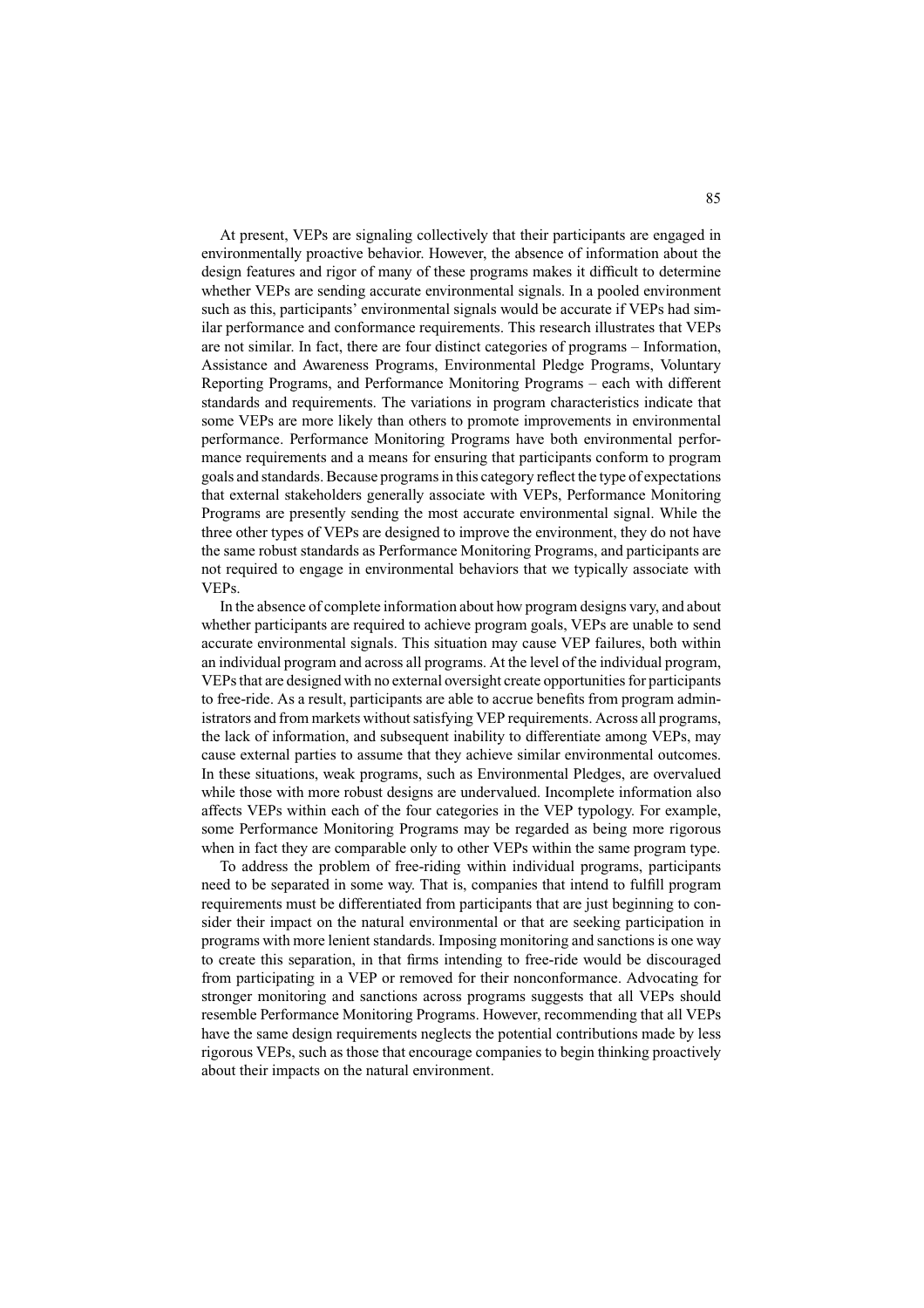Another approach to remedying VEP failures is to reduce information asymmetries across VEPs by providing information about how they differ. Participant free-riding therefore may be addressed by means of a "separating equilibria" that distinguishes among different types of VEPs. However, a classification system alone will not remedy information asymmetries. To ensure the accuracy of VEP signals, such a system should be coupled with a certification process to ensure that individual programs are placed into their proper VEP category. Just as companies participating in some programs certify that they are meeting program standards, the programs themselves could be certified based on their goals and levels of rigor. The typology developed in this paper reflects the characteristics of the population of VEPs operating in the U.S. without preference to any one type of sponsor. As a result, it may serve as a useful starting point to form both a classification and a certification system.

Adopting a classification and certification system, such as the one presented in this paper, will help differentiate among VEPs and make it possible for programs to send signals that more accurately reflect their key functions and attributes. By distinguishing among VEPs and by making this information public, external parties may be able to more easily assess the merits of individual programs. In doing so, firms seeking to send stronger environmental signals will participate in more robust VEPs. VEPs with more rigorous program requirements will be unattractive to companies that do not wish to adhere to a higher program standard. VEP classification and certification would also benefit other constituents, as described in Table 4.

It is important to acknowledge that a limitation of this VEP typology is that we did not evaluate the rigor of environmental targets. For instance, while we asked if a program had waste minimization targets, we did not examine the thoroughness of these targets. This research was designed to understand the accuracy of signals through an assessment of VEP requirements. While conducting a cross-sectional survey made it possible to understand broad patterns across VEPs, this approach did not afford opportunities to account for the unique characteristics of individual programs. Future research therefore should be conducted to evaluate the quality of program targets and to develop a means for differentiating their characteristics.

Since many VEPs are constrained in their ability to alter environmental behavior, critics might suggest that support for VEPs should be discontinued so that increasingly scarce resources can be allocated towards regulatory enforcement. Others may argue that VEPs should be redesigned and repositioned so that they fall within the regulatory system. While these perspectives may have some merit, it is essential to acknowledge that many VEPs rely on flexible approaches to encourage environmental improvement. In some instances, this flexibility may help companies find innovative ways to shift their environmental management activities so that they move beyond regulatory compliance, or simply alert them to emerging technologies. In other instances, VEPs may foster collaborative relationships between government and the regulated community while promoting environmental learning and capacity-building. In the short-term these activities may not lead to pollution reductions, but they may create a foundation for long-term environmental management improvements.

In other instances, scholars have noted that some VEPs are being developed as substitutes for certain types of environmental regulations (Welch et al., 2000). This study identified four distinct types of VEPs, each with different requirements and goals.

86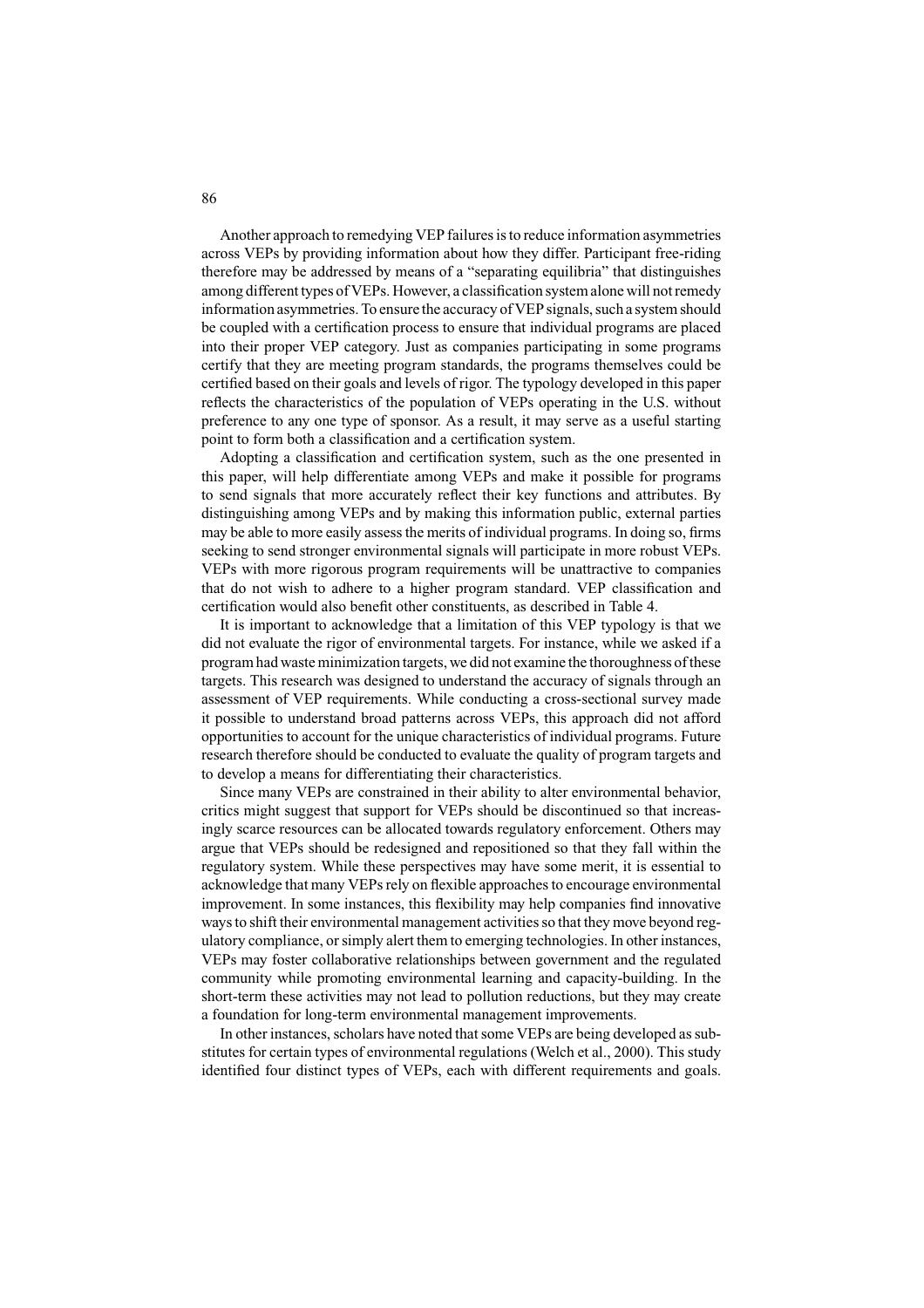*Table 4.* Benefits of VEP classification and certification

| Beneficiary                 | VEP classification and certification benefits                                                                                                        |
|-----------------------------|------------------------------------------------------------------------------------------------------------------------------------------------------|
| Regulators                  | Improved ability to identify which companies have implemented more<br>rigorous environmental practices                                               |
|                             | Greater opportunity to divert scarce monitoring resources away from<br>companies that participate in more rigorous VEPs                              |
|                             | Increased ability to help companies see the value of participating in<br>more rigorous VEPs                                                          |
|                             | Enhanced capacity to identify and promote proactive corporate<br>environmental behavior                                                              |
|                             | Increased long term credibility of VEPs as a public policy tool                                                                                      |
| Consumers                   | Improved ability to make informed purchasing decisions                                                                                               |
|                             | Increased knowledge of companies' environmental activities                                                                                           |
| Communities and NGOs        | Enhanced awareness of how different types of VEPs function<br>as tools for environmental protection                                                  |
|                             | Increased knowledge of which VEPs are more likely to lead to<br>superior environmental improvements                                                  |
| Non-participating companies | Greater ability to benchmark their environmental management<br>practices with the practices of companies participating in different<br>types of VEPs |
|                             | Improved ability to identify the types of VEPs that may be most<br>appropriate for their needs                                                       |
| VEP participants            | Greater recognition for their environmental achievements                                                                                             |
|                             | Improved ability to promote themselves as good corporate citizens                                                                                    |
|                             | Improved ability to send accurate market signals                                                                                                     |
| VEP managers                | Increased long term credibility of VEPs as a public policy tool                                                                                      |
|                             | Greater ability to market their VEPs to target participants                                                                                          |

Programs designed to provide technical assistance, for instance, have dramatically different properties than environmental regulations and even other VEPs. The variability in program requirements suggests that VEPs may not be suitable replacements for regulation. However, they may be important complements to existing environmental regulations, because they can promote environmental awareness, internal capacity development and perhaps even long-term behavioral changes.

The development of VEPs as an alternative to regulatory approaches raises questions about their ability to improve the natural environment. Our study suggests that while all VEPs play a role in building capacity for environmental management, only a small portion take steps to ensure that participants reduce their environmental impacts. Further, opportunities exist for free-riding among program participants and across the different programs. Both types of problems threaten the long term credibility of VEPs as tools for environmental protection and as market mechanisms. By creating a classification and certification scheme for VEPs, the pool of programs will more accurately represent participants' environmental behavior, thereby diminishing the potential for free-riding. Such a scheme would also help external parties to differentiate among the population of programs by giving them information to determine whether participating companies are proactively managing their environmental performance.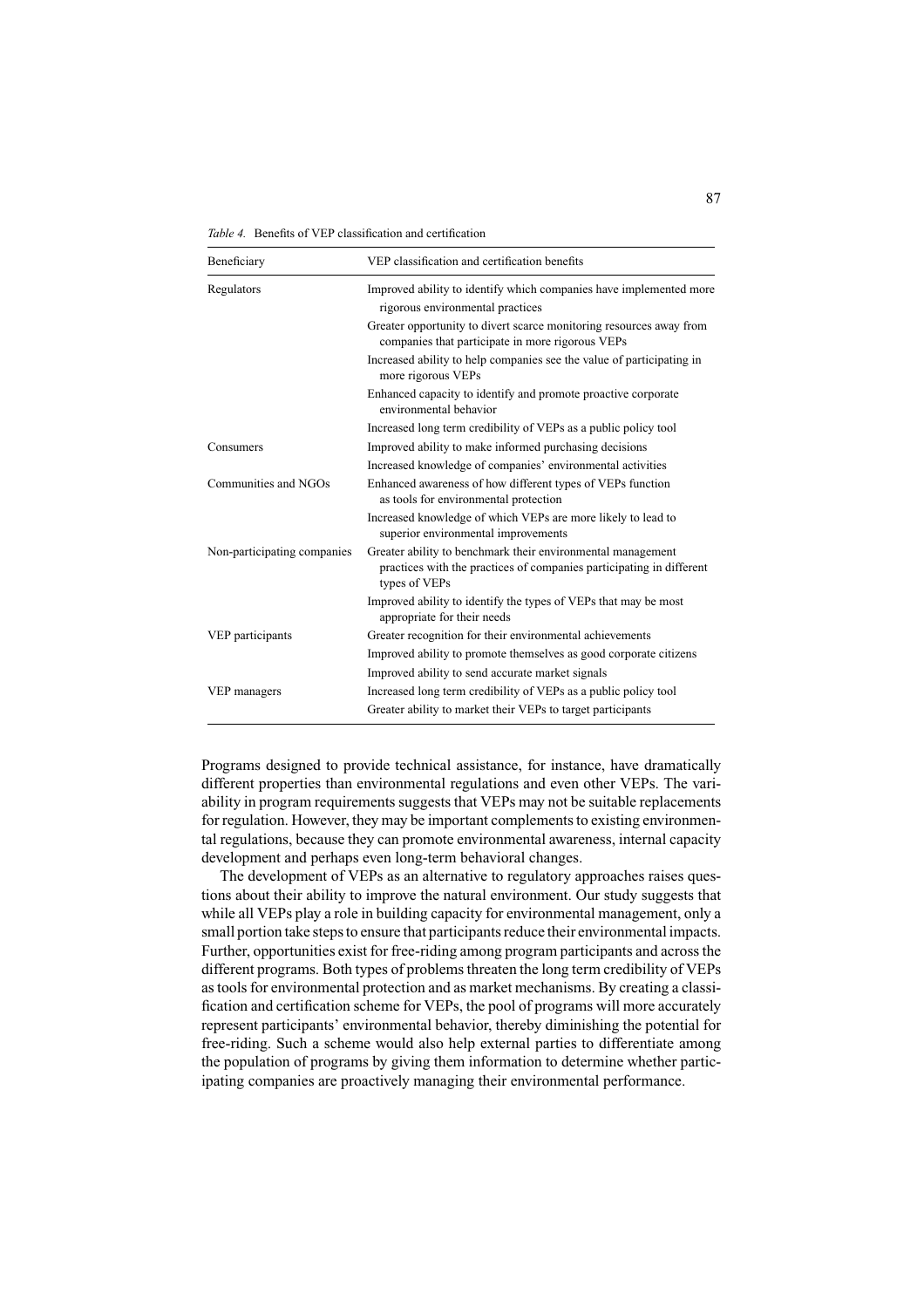# **Appendix: VEPs included in the analysis**

| 33/50                                                                        | Great Lakes Automotive Pollution Prevention Project                                                       |
|------------------------------------------------------------------------------|-----------------------------------------------------------------------------------------------------------|
| Alliance for Environmental Innovation                                        | <b>Great Printers Project</b>                                                                             |
| <b>Audubon Cooperative Sanctuary Program</b>                                 | Green Power Market Development Group                                                                      |
| <b>Building America</b>                                                      | Hospitals for a Healthy Environment                                                                       |
| Caux Round Table Principles for Business                                     | International Hotels Environment Initiative                                                               |
| Certified Environmental Drycleaner<br><b>Chemical Strategies Partnership</b> | ISO 14001 Environmental Management System<br>Standard                                                     |
| Climate Challenge                                                            | Landfill Methane Outreach Program                                                                         |
| Coalbed Methane Outreach Program                                             | Mercury Challenge Program (Partners for Change)                                                           |
| Coalition for Environmentally Responsible<br>Economies                       | Merit Partnership for Pollution Prevention<br>Metal Finishing Strategic Goals Program                     |
| <b>Coatings Care</b><br>Commuter Choice Leadership Initiative                | Mobile Air Conditioning Climate Protection<br>Partnership                                                 |
| Consumer Labeling Initiative                                                 | National Environmental Performance Track                                                                  |
| Design for the Environment                                                   | National Waste Minimization Partnership Program                                                           |
| Adhesives and Foam Furniture and Sleep<br>Products                           | Natural Gas STAR Program<br>Paper Task Force                                                              |
| <b>Automotive Refinishing Partnership</b>                                    | Pesticide Environmental Stewardship Program                                                               |
| Flexography Partnership                                                      | Project XL                                                                                                |
| Garment and Textile Care Program                                             | Recycled Paper Coalition                                                                                  |
| Gravure Partnership                                                          | Responsible Care                                                                                          |
| Industrial and Institutional Laundry<br>Partnership<br><b>Integrated EMS</b> | Ruminant Livestock Efficiency Program<br>SF6 Emission Reduction Partnership for the<br>Magnesium Industry |
| Lithographic Printing Partnership<br>Screen Printing Partnership             | SF6 Emissions Reduction Partnership for Electric<br>Power Systems                                         |
| Encouraging Environmental Excellence (E3)                                    | <b>StarTrack</b>                                                                                          |
| <b>Energy Star</b>                                                           | Sustainable Forestry Initiative                                                                           |
| Environmental Leadership Program (Pilot)                                     | The Natural Step                                                                                          |
| Environmentally Preferable Purchasing and<br>Production                      | UNEP Advertising and Communication Forum on<br>Sustainability                                             |
| Environmental Technology Verification<br>Program                             | <b>UNEP Financial Institutions Initiative</b><br>US Automotive Pollution Prevention Project               |
| Farm*A*Syst/Home*A*Syst                                                      | Voluntary Reporting of Greenhouse Gases Program                                                           |
| Global e-Sustainability Initiative                                           | WasteWise                                                                                                 |
| Global Reporting Initiative                                                  | Water Alliances for Voluntary Efficiency (WAVE)                                                           |

## **Acknowledgments**

We are grateful to Darryl Chatman, Laurie Gharis, Nicole Kreiser and Joao Mil-Homens for their research assistance. Additionally, we thank the VEP program managers, who so generously participated in this study.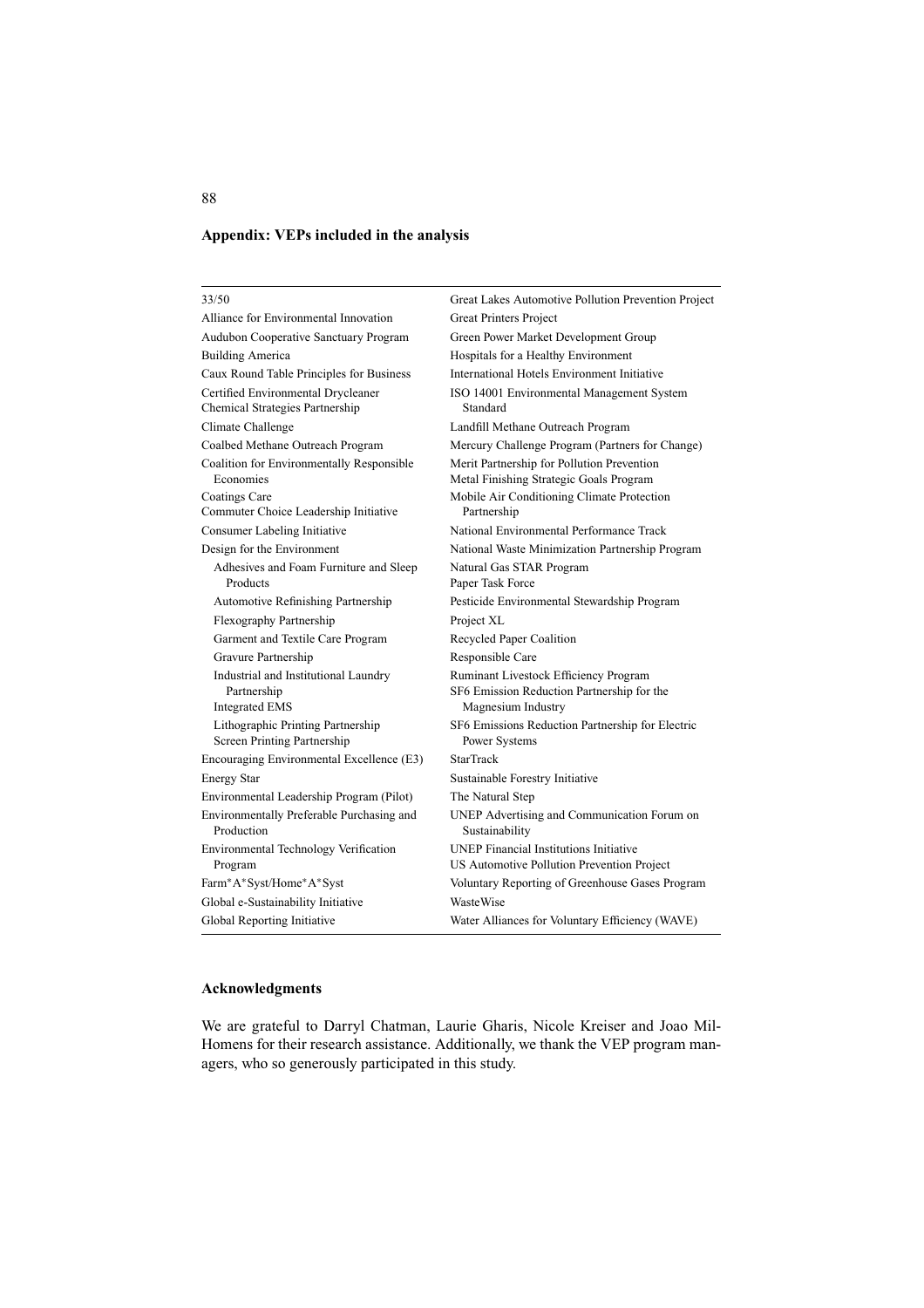#### **Notes**

- 1. Two negotiated agreements have been developed in the U.S., both by the Environmental Protection Agency. These agreements were designed to improve upon traditional regulation, unlike the European model where negotiated agreements serve as a substitute for regulation or a means for preempting regulation (Börkey et al., 1998). Because negotiated agreements are rarely distinguished from other types of voluntary approaches in the U.S., they are not regarded as a separate program category in this discussion or in the evaluation that follows.
- 2. In developing our list of sanctions we considered a variety of actions, some being quite generous (i.e., program administrators giving participants formal notices of their non-conformity and participants submitting plans to achieve conformity) and others being more rigorous (i.e., providing evidence to achieve conformity and expulsion). Our rationale for this was that the latter two sanctions might violate anti-trust laws (Kappas, 1997), and therefore industry sponsored VEPs may be restricted in using them, whereas notices of non-conformity or requiring that participants submit plans to achieve conformity do not violate these laws and therefore are applicable to the broader population of programs.
- 3. Since the two negotiated agreements developed in the U.S. were both sponsored by EPA, they were designated as government sponsored VEPs.
- 4. If the omnibus test showed that differences existed, we then evaluated pairwise differences among program sponsors.

#### **References**

- Akerlof, G. (1970). 'The market for lemons: Quality uncertainty and the market mechanism,' *Quarterly Journal of Economics* 84: 488–500.
- Alchian, A. A. and H. Demsetz (1972). 'Production, information costs and economic organization,' *American Economic Review* 62: 777–795.
- Arora, S. and T. N. Cason (1995). 'An experiment in voluntary environmental regulation: Participation in EPA's 33/50 program,' *Journal of Environmental Economics and Management* 28: 271–286.
- Arora, S. and T. N. Cason (1996). 'Why do firms volunteer to exceed environmental regulations? Understanding participation in EPA's 33/50 program,' *Land Economics* 72: 413–432.
- Barney, J. B. and W. G. Ouchi (eds.). (1986). *Organizational Economics*. San Francisco: Jossey-Bass.
- Börkey, P. and M. Glachant (1997). *Les Engagements Volontaires de l'industrie dans le Domaine de l'environnement: Nature et Diversit*e. Paris: CERNA. ´
- Börkey, P., M. Glachant, and F. Lévêque (1998). *Voluntary Approaches for Environmental Policy in OECD Countries: An Assessment*. Paris: CERNA, Centre d'économie Industrielle.
- Carmin, J., N. Darnall and J. Mil-Homens (2003). 'Stakeholder involvement in the design of U.S. environmental initiatives: Does sponsorship matter?' *Policy Studies Journal* 31: 527–543.
- Coglianese, C. and J. Nash (eds.). (2001). *Regulating from the Inside: Can Environmental Management Systems Achieve Policy Goals?* Washington, DC: Resources for the Future.
- Darnall, N., J. Carmin, N. Kreiser, and J. Mil-Homens (2003). *The Design and Rigor of U.S. Voluntary Environmental Programs: Results from the VEP Survey*. Department of Political Science and Public Administration, North Carolina State University and Department of Urban Studies and Planning, Massachusetts Institute of Technology.
- Darnall, N., D. R. Gallagher, and R. N. L. Andrews (2001). 'ISO 14001: Greening management systems,' in Joseph Sarkis, ed., *Greener Manufacturing and Operations*. Sheffield, UK: Greenleaf Publishing, pp. 178–190.
- Davies, J. C. and J. Mazurek (1998). *Pollution Control in the United States: Evaluating the System*. Washington, DC: Resources for the Future.
- Davies, J. C., J. Mazurek, K. McCarthy, and N. Darnall (1996). *Industry Incentives for Environmental Improvement: Evaluation of U.S. Federal Initiatives*. Washington DC: Resources for the Future, Center for Risk Management.
- Delmas, M. A. and A. K. Terlaak (2001). 'A framework for analyzing environmental voluntary agreements,' *California Management Review* 43: 44–62.